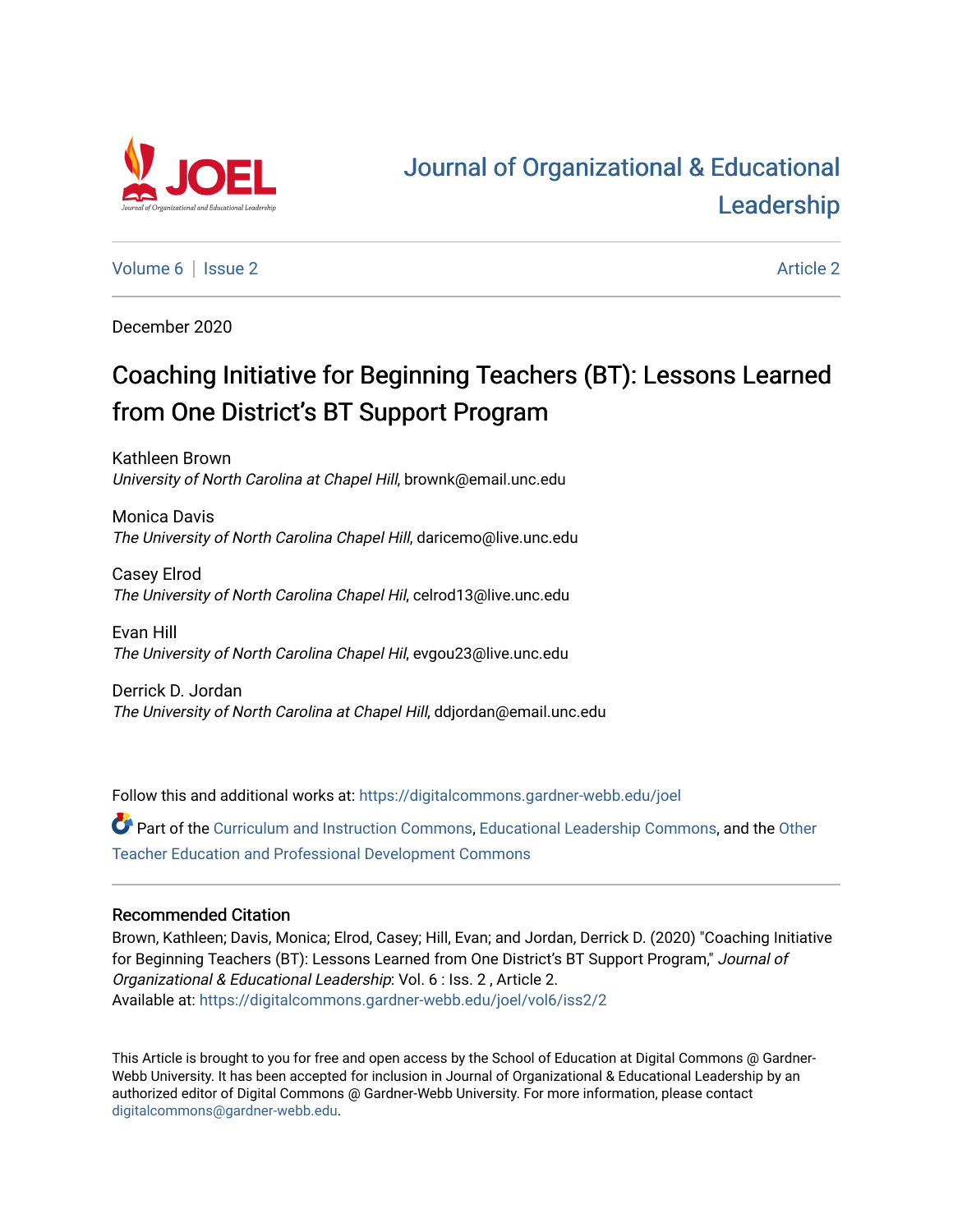## **Introduction**

The constant "churn" of teacher turnover, whether through attrition (i.e., leaving the occupation voluntarily or involuntarily) or migration (i.e., intra- and inter-district movement from school to school), is costly and has long-lasting negative consequences and implications for the teaching profession as a whole, for schools in general, and for students' learning experiences in particular. From a resource perspective, districts across the nation are spending billions of dollars each year in teacher recruitment and induction expenses alone (Barnes, Crowe, & Schaefer, 2007; Moir, 2003). From an instructional perspective, high teacher turnover rates cause intangible effects that make it difficult to build learning communities, provide support, and sustain reform. Lower test scores, lower attendance rates among students, and increased disciplinary problems have all been documented results of high attrition and migration rates (Hanushek, Kain, & Rivkin, 2004; Ronfeldt, Loeb, & Wyckoff, 2013). According to NCTAF (2002), "The most serious long-term consequence of high teacher turnover is the erosion of teaching quality and student achievement" (p. 13).

Despite numerous strategies to recruit and retain, employment statistics consistently reveal an average annual "turnover" rate of 16 percent of US public school teachers either exiting teaching altogether as "leavers" (8%) or changing schools and districts as "movers" (8%). That 16% equates to more than half a million teachers in transition into, between, or out of schools from one year to the next (Goldring, Taie & Riddles, 2014). "Moreover, the data show there is an annual asymmetric reshuffling of significant numbers of employed teachers from poor to not poor schools, from high-minority to low-minority schools, and from urban to suburban schools" (Ingersoll, Merrill & May, 2014, p. 23).

As concerning as that is, perhaps more concerning is the fact that "attrition levels" alone among beginning teachers (BTs) have been and continue to be even higher (Ingersoll, Merrill,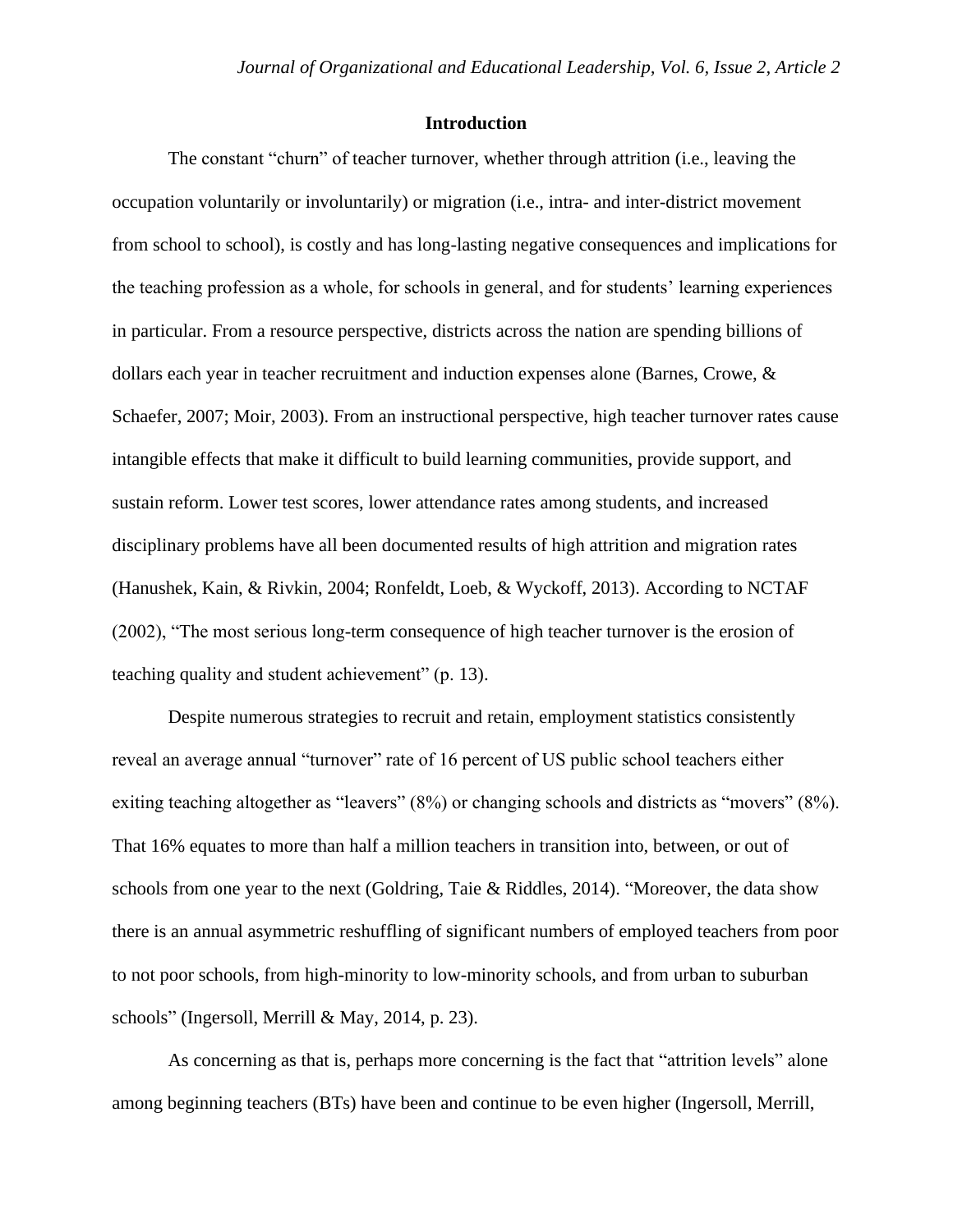Stuckey, & Collins, 2018). Once estimated to be close to 50 percent, recent studies using national longitudinal data have more accurately documented that 45 percent of new teachers actually leave the profession within the first five years of employment (Cooper & Alvarado, 2006; Headden, 2014; TNTP, 2012). And, as the number of teachers who are beginners actually increases in the US (Ingersoll et al., 2018), so does the number of teachers who actually quit the profession. Simultaneously, higher rates of BTs means less experience, greater challenges, more instability, and lower rates of efficacy**.**

These trends are problematic, especially since studies have repeatedly shown that teachers are the primary variable in determining student performance in the classroom (Chetty, Friedman & Rockoff, 2014; Hanushek, Kain, O'Brien, & Rivkin, 2005). As such, a number of interventions, strategies, and policies have been enacted to address the proverbial "leaky bucket/revolving door" and improve retention. Redesigned, high quality pre-service education and preparation, creative mentoring and innovative in-service programs, monetary incentives, and providing teachers with more collaborative and collegial atmospheres have all been proven to have a positive impact on teacher retention, but still fall short of solving the problem in its totality (Darling-Hammond, 2012; Hargreaves & Fullan, 2013; Ingersoll & Strong, 2011; Kaden, Patterson, Healy & Adams, 2016; Maranto & Shuls, 2012; Munsch & Boylan, 2008; Petty, Fitchett & O'Connor, 2012).

Because of beginner teachers' needs for extra support, the necessity for more formal teacher induction strategies that are comprehensive, coordinated and sustainable over several years has become very clear and critically important world-wide. Similarly, Park, Takahashi and White (2014) claim that "Experts on teachers and teaching have identified high quality feedback—feedback that leads to improvements in instruction and student learning—as a crucial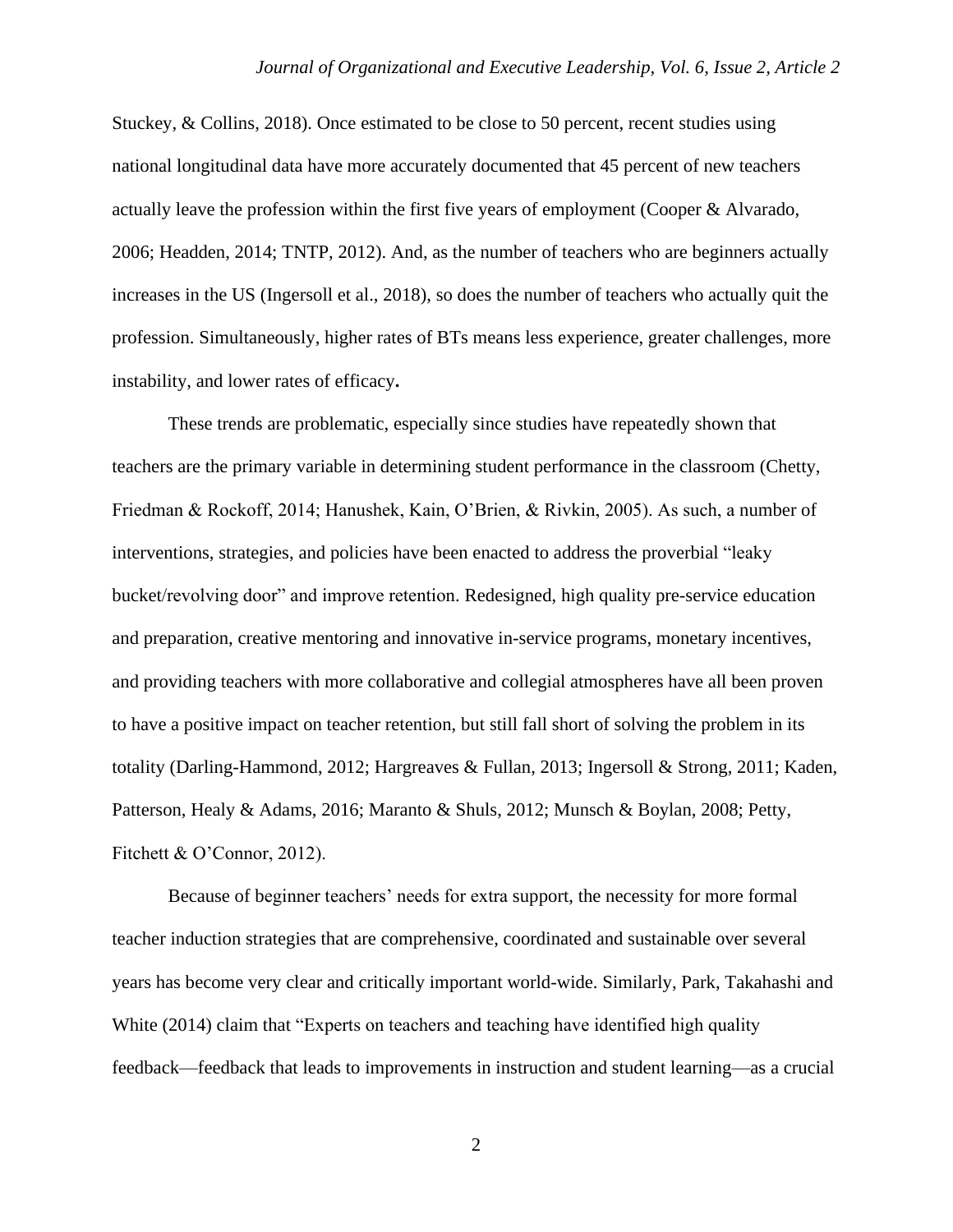lever for driving professional growth and improving the likelihood that new teachers will persist in their careers" (p.2). As such, many districts are now embracing instructional coaches to provide such feedback to their beginning teachers via job-embedded, individualized, and sustained professional guidance (Denton & Hasbrouck, 2009).

#### **Instructional Coaches**

Instructional coaching is a way to support classroom teachers in their efforts to provide high quality instruction across academic content areas. Coaching sessions may be one-on-one or small group informational sessions that act as a vehicle of transferring knowledge and skills to the teachers and into classroom practice. The use of coaches is typically incorporated as an additional support layer to introduce teachers and principals to new concepts, activities, and/or feedback (Neufeld & Roper, 2003). Many envision coaching as a tool that allows teachers to learn, master, and apply new pedagogical practices while supporting student learning in the process (Kraft & Blazer, 2018; Kraft, Blazer & Hogan, 2018). Numerous studies indicate that weekly coaching sessions increase implementation of new instructional approaches (Desimone & Pak, 2017; Kraft & Blazer, 2018a, 2018b; Mangin & Dunsmore, 2015).

Prior to 2001, coaching implementation varied widely. Rarely was much systematic consideration given to the most effective approaches. The implementation of research-based instruction and the encouragement of data-based practices led to more advanced applications for coaching (Kurtz, Reddy, & Glover, 2017). According to the New Teacher Center (2018a), instructional coaching "develops the expertise of teacher-leaders to support the professional growth of individuals or teams of teachers, with priority focus on content standards, social and emotional learning and diverse needs" (p. 1C). Russo (2004) explained that the goal of coaching is to provide educators with the necessary tools to monitor student performance and to adapt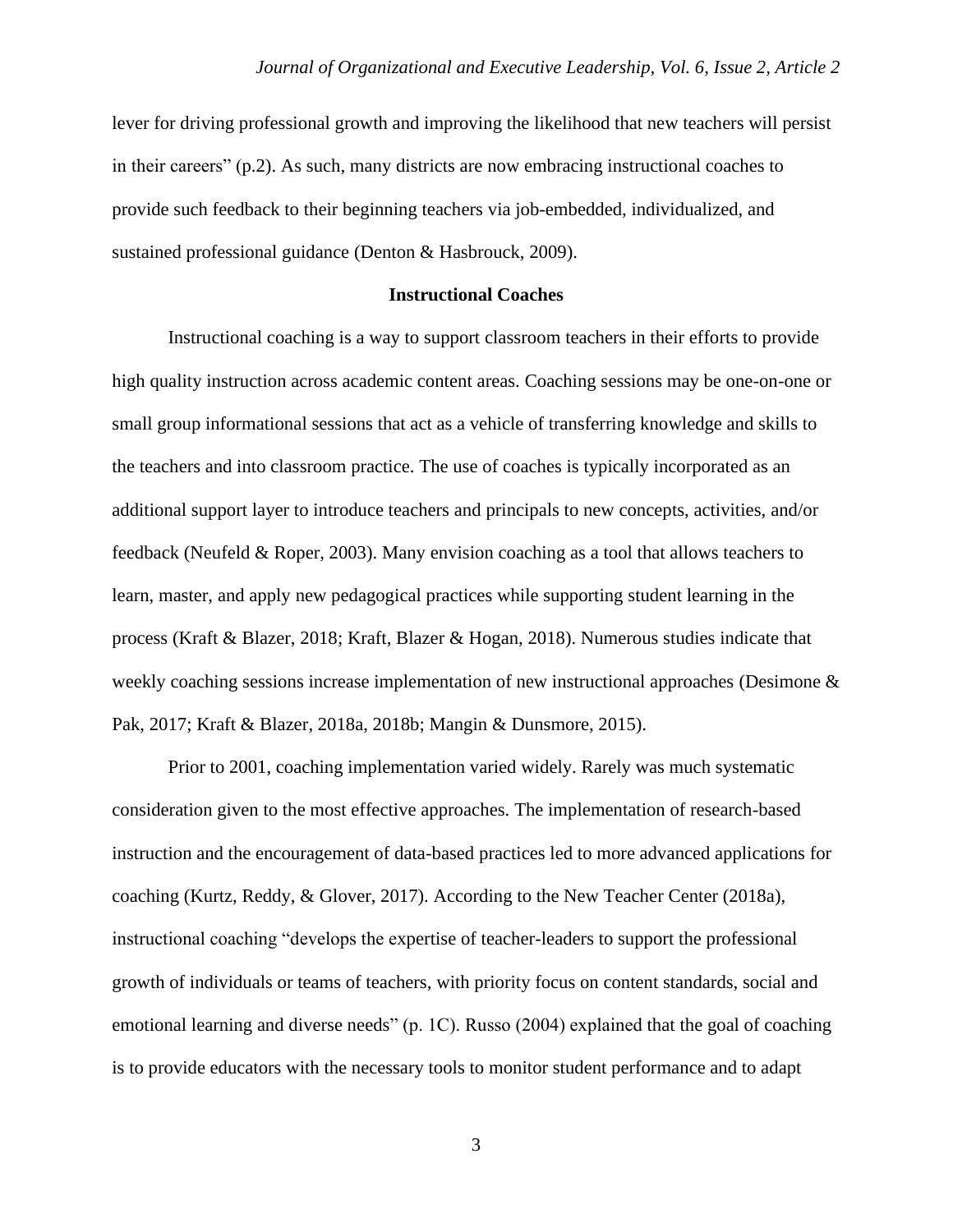classroom instruction based on students' needs. As coaching becomes more individualized, the coach can ensure that professional development (PD) sessions reflect evidence-based teaching practices directly linked to a teacher's areas of deficiency (Woulfin & Rigby, 2017). For these reasons and more, coaching holds great significance for working with beginning teachers and the many challenges that they face. Creating teacher learning communities and accelerating the development of a teacher's effectiveness can help reduce new teacher turnover. For this to happen, the New Teacher Center has identified the following shifts in a number of important coaching practices needed to reach goals and feel impact (see Table 1).

# **Table 1**

| <b>Instructional Coaching Practices</b> |  |  |
|-----------------------------------------|--|--|
|-----------------------------------------|--|--|

| Moving Away From                                                                                                                                                       |   | Moving Toward                                                                                                                                                                                                                          |
|------------------------------------------------------------------------------------------------------------------------------------------------------------------------|---|----------------------------------------------------------------------------------------------------------------------------------------------------------------------------------------------------------------------------------------|
| Choosing coaches without criteria or an<br>explicit process (potential for selection to<br>be based on availability or seniority<br>instead of qualifications)         |   | Rigorous coach selection based on<br>qualities of an effective coach (evidence<br>of outstanding teaching practice, strong<br>intra- and inter-personal skills, experience<br>w/ adult learners, respect of peers,<br>knowledge of PD) |
| Insufficient PD and support for coaches                                                                                                                                |   | Ongoing PD and support for coaches<br>(high quality and ongoing training along<br>with a professional learning community)                                                                                                              |
| Meetings happen occasionally or<br>"whenever the coach and teacher are<br>available"                                                                                   |   | Sanctioned time for frequent coach-<br>teacher interactions (1.5-2.5 hours per<br>week allowed for rigorous mentoring and<br>coaching activities)                                                                                      |
| Support for first year and struggling<br>teachers only                                                                                                                 |   | All educators receive ongoing support via<br>multi-year coaching (teachers should<br>continue to receive coaching and feedback<br>throughout their careers)                                                                            |
| Non-specific, emotional or logistical<br>support alone (support lacking specific,<br>detailed instructional feedback, i.e.<br>"You're doing a great job! Keep it up!") | ٠ | Intensive and specific guidance moving<br>student learning and teaching practice<br>forward (continued attention to equity and<br>academic growth)                                                                                     |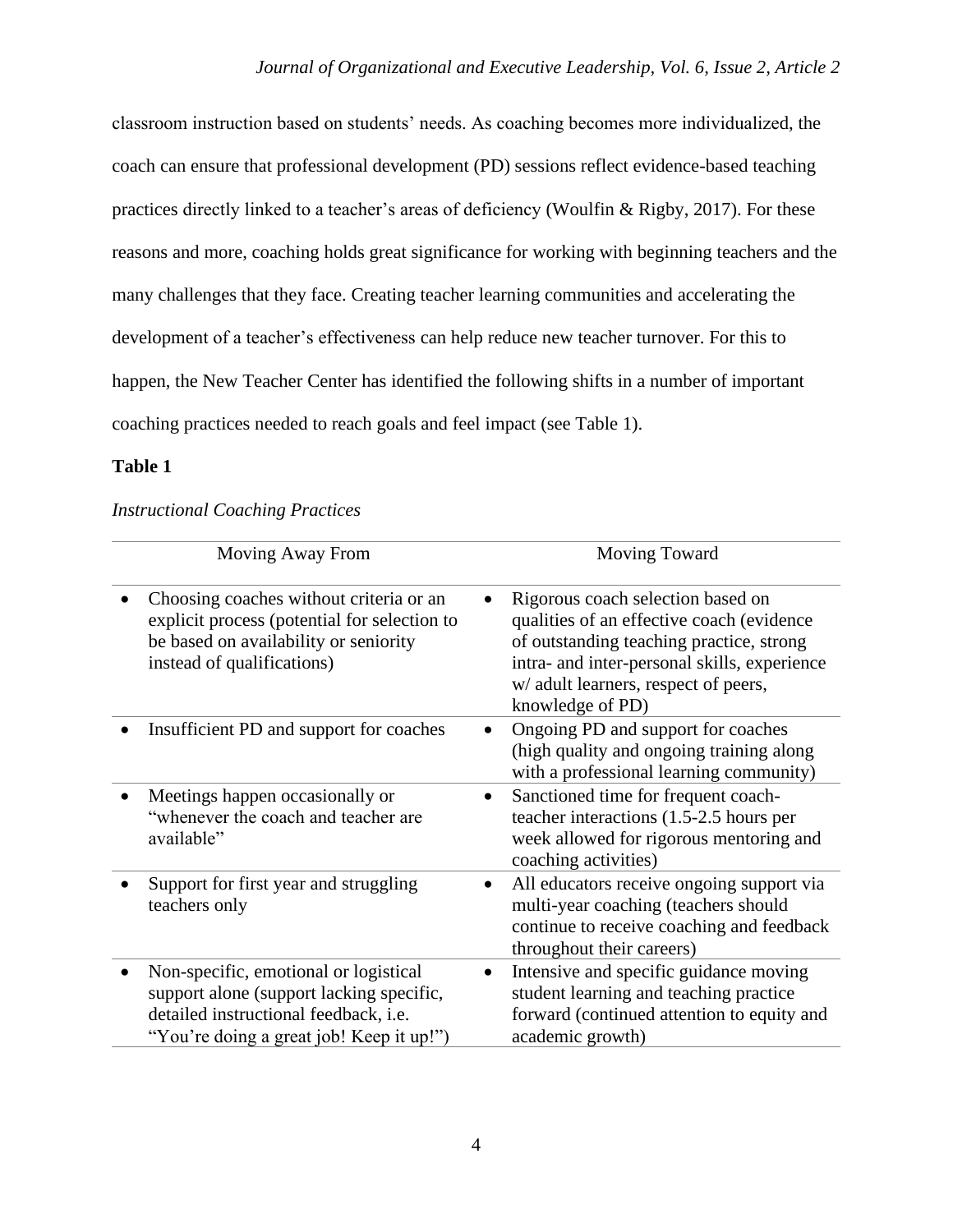*continued*

| $\bullet$ | Informal and non-evidenced based<br>feedback (informal conversations lacking<br>structure and real-time data) | Professional teaching standards and data-<br>driven conversations (provide feedback<br>that is grounded in evidence)                                    |
|-----------|---------------------------------------------------------------------------------------------------------------|---------------------------------------------------------------------------------------------------------------------------------------------------------|
|           | • Lack of training/communication with<br>administrators                                                       | Clear roles and responsibilities for<br>$\bullet$<br>administrators (PD for administrators and<br>ongoing communication about needs of<br>new teachers) |
|           | Isolated programming and lack of<br>alignment                                                                 | Collaboration with all stakeholders (strong<br>$\bullet$<br>communication and collaboration to create<br>a culture of commitment)                       |

(New Teacher Center, 2016a, 2018c, 2018d)

# **Methods**

This initial exploratory study employed mixed methods to gain both qualitative and quantitative insights into one district's Beginning Teacher Support Program (BTSP). While the focus of the study was on the addition and impact of BT Coaches since 2016, the research team did review five years of prior data regarding the larger BT support program in an effort to identify earlier trends and provide contextual insights. According to Clover School District (CSD), the desired outcomes of their BT Coaching initiative are to 1) Improve the instructional effectiveness of BTs, 2) Increase BT retention rate, and 3) Promote a positive and optimistic perspective of the teaching profession. As such, the research team identified the district's theory of action for BT Coaches to be similar to that of Kraft, Blazer, and Hogan's (2018a, 2018b). In other words, the inputs of training, coaching and materials should impact the teacher outcomes of increased knowledge and effective behaviors which in turn will lead to better student outcomes of learning and achievement (see Figure 1):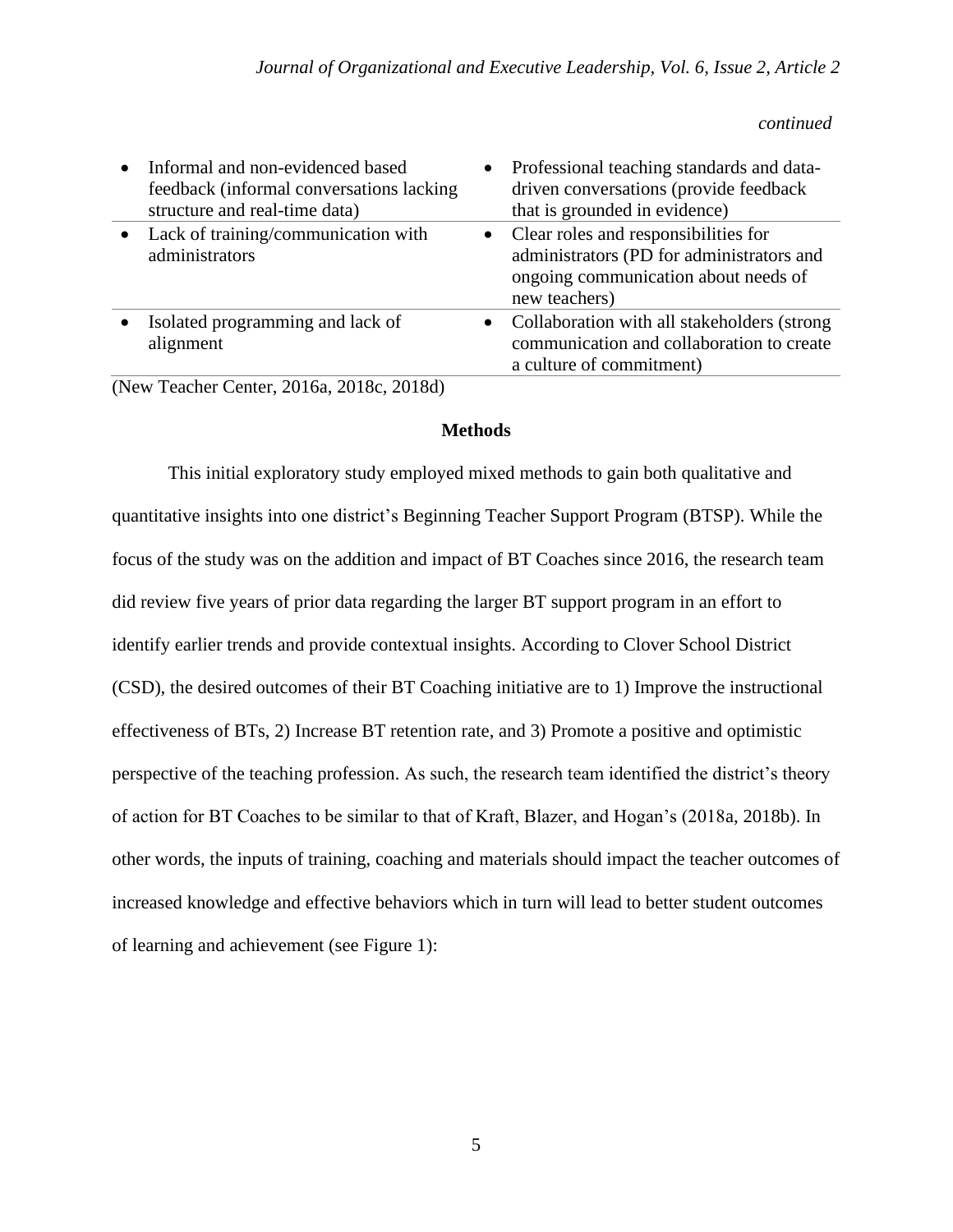# **Figure 1**

*Clover School District's Theory of Action for their BTSP*

**Training + Coaching + Curricular Materials =**

**Improved Teacher Knowledge & Behavior =**

**Improved Student Achievement & Development!**

# **Research Questions**

With this in mind, and with an understanding from research that the quality and focus of coaching are more important than the quantity of coaching (Ingersoll, 2012; NTC, 2019), the following research questions directed the investigation. While specific attention was paid to both espoused and enacted practices regarding "instructional effectiveness," this preliminary study did not actually measure instructional improvement. Instead, it focused on the "coach perspective" and searched for indicators of quality and focus.

- 1) Do CSD Coaches provide BTs' with intensive, specific instructional guidance moving both teacher pedagogical practice and student learning forward? If so, what and how?
- 2) Do CSD Coaches discuss and model research-based pedagogical practices and then help BTs incorporate these into their classrooms? If so, what and how?
- 3) What discrete skills (content-specific and general pedagogical) do CSD Coaches help BTs develop? How?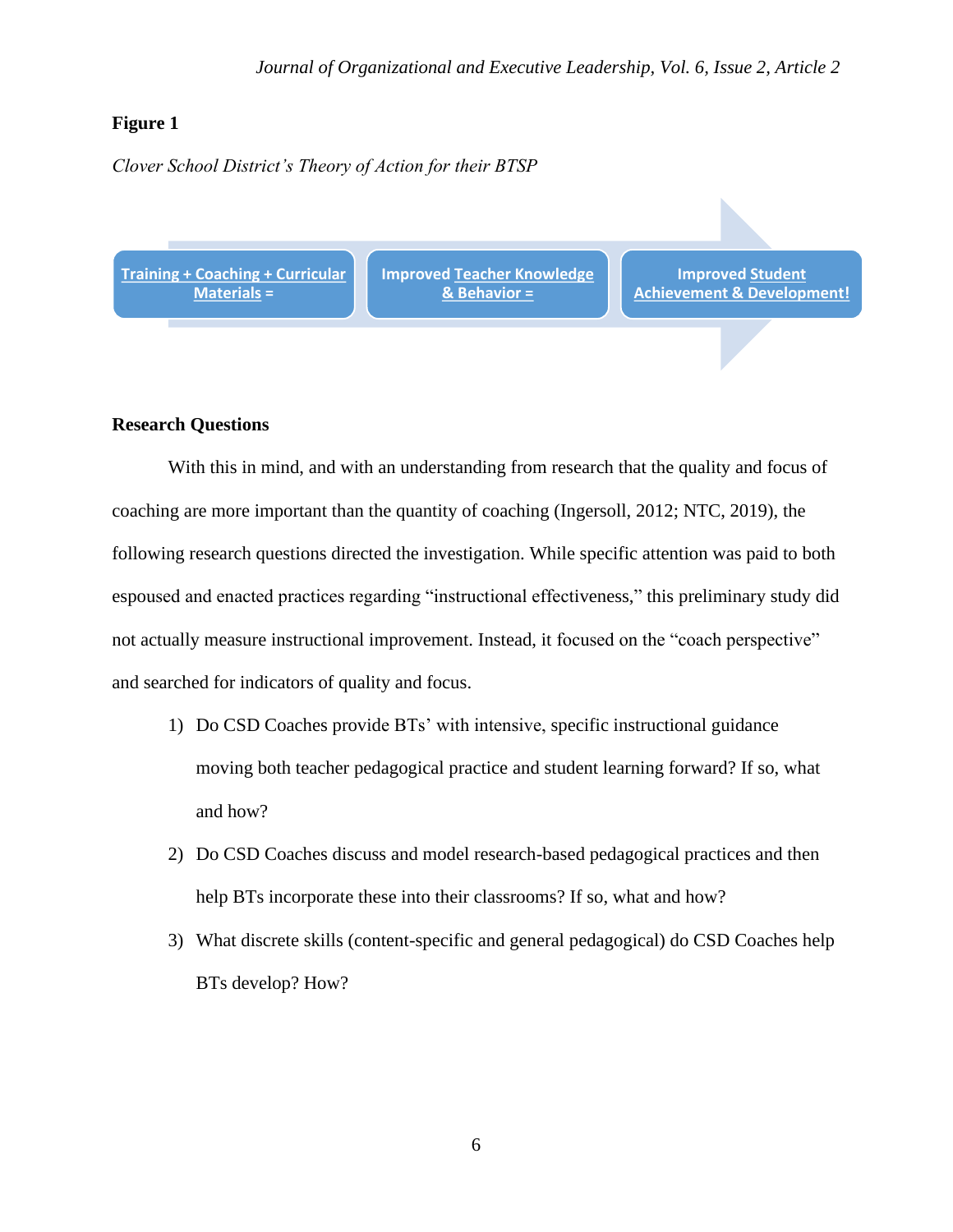# **Study Site**

Clover School District (CSD) is a pseudonym for a small, average performing school district of less than 20 schools (K-12) serving approximately 10,000 students from a broad range of racially and economically diverse backgrounds. At least 50% of the suburban, southeastern student population is proficient in reading and math, 87% of the students graduate, teacher experience is fairly evenly distributed across schools and grade levels, and more than 90% of the teachers are fully licensed. For the past decade, and, in accordance with state policy, CSD has provided support for their new teachers in a variety of ways, including reported evidence of 1) Systematic support for high quality induction programs, 2) Mentor selection, development, and support, 3) Mentoring for instructional excellence, 4) Beginning teacher professional development (PD), and 5) Formative assessment of candidates and programs (NCBOE, 2013c).

The BT coaching initiative was first implemented across Clover schools in the Fall of 2016 because district leaders believed that face-to-face interaction with experts in the field would help improve instruction, morale, and retention. During the year of the study (i.e., 2018-2019 school year), eight coaches worked with 58 BTs who were in their first or second year teaching for a total of 22 weeks from mid-October through the end of April, covering 15 of the district's schools. The district average of BTs per school was 14% with a range from 0% to 24%. The coaches worked an allotted two hours per week with each BT1 and one hour per week with each BT2. BT3s received support via mentors, not coaches. Any school classified "low performing" was allotted one additional hour per week per beginning teacher. The district paid each coach \$22 per hour (Licensed Teacher) or \$28 per hour (Licensed Administrator) and spent approximately \$80,000 that year.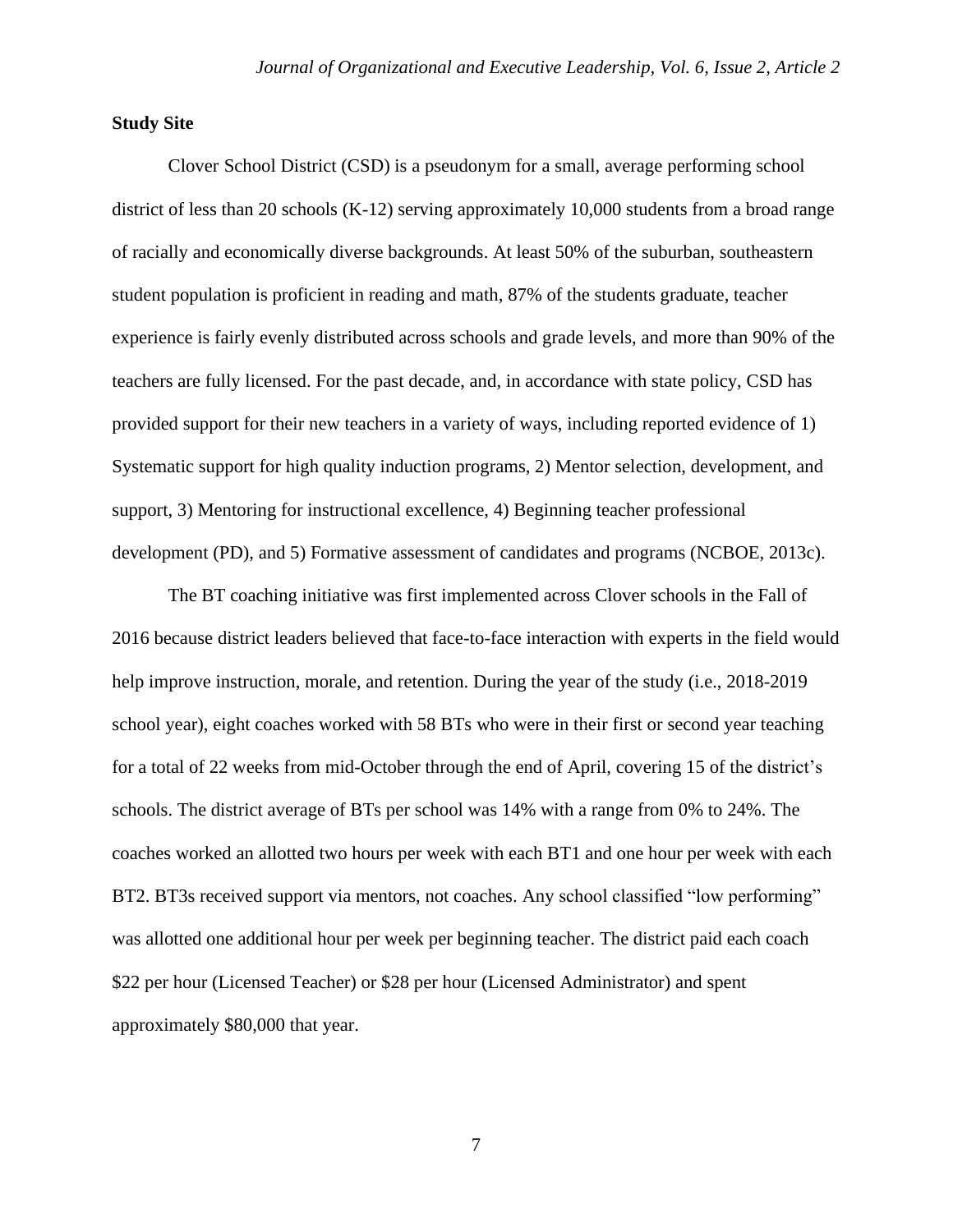A September orientation to the role highlighted expectations, responsibilities, and an

overview of the position. Coaches were encouraged to become familiar with district resources

such as Literacy and Math Frameworks, Instructional Delivery Guides, Benchmark and

Assessment Guides, and Teacher Portal Resources. See Table 2 for CSD's coach requirements

throughout the year.

# **Table 2**

*CSD Requirements for Coaches*

- 1) Attend and participate in three District BT Coach meetings.
- 2) Complete BT Coach Task Summary Log for each day worked.
- 3) Conduct initial meeting with BT to establish relationship and identify areas BT feels support is needed using BT Inventory as a reference.
- 4) Conduct informal check-ins with BT a minimum of 1 time per week.
- 5) Conduct a minimum of three classroom observations (30-60 minutes) and postconferences using the 2018-2019 BT Instructional Feedback Form.
- 6) Conduct a minimum of three instructional walkthroughs (15-20 minutes) and provide written and/or face-to-face feedback using the BT Instructional Feedback Form.
- 7) Make arrangements for a minimum of one lesson delivered by the BT to be videotaped. Collaboratively review the lessons with BT to evaluate instructional considerations, and identify specific follow-up actions to be implemented.
- 8) Collaboratively observe with BT at least one teacher who is effective in area(s) BT demonstrates the need for growth (using Exemplar Teacher Scheduling Protocol and List). Following the observations, process with BT instructional considerations and specific follow-up actions to be implemented.
- 9) Review BT lesson plans and provide face-to-face and/or written feedback a minimum of five times.
- 10) Conduct demonstration/modeling lessons for BT as needed.
- 11) Provide written and/or face-to-face non-evaluative feedback to the Principal.
- 12) Additional miscellaneous activities (as determined by BT Coach and/or Principal).

# **Study Participants**

Instructional coaches for Clover County Schools were primarily retired educators with

prior teaching and administrative service in the CSD district. They were generally recruited and

invited to apply for the role by LEA representatives. According to district personnel, **"**Whenever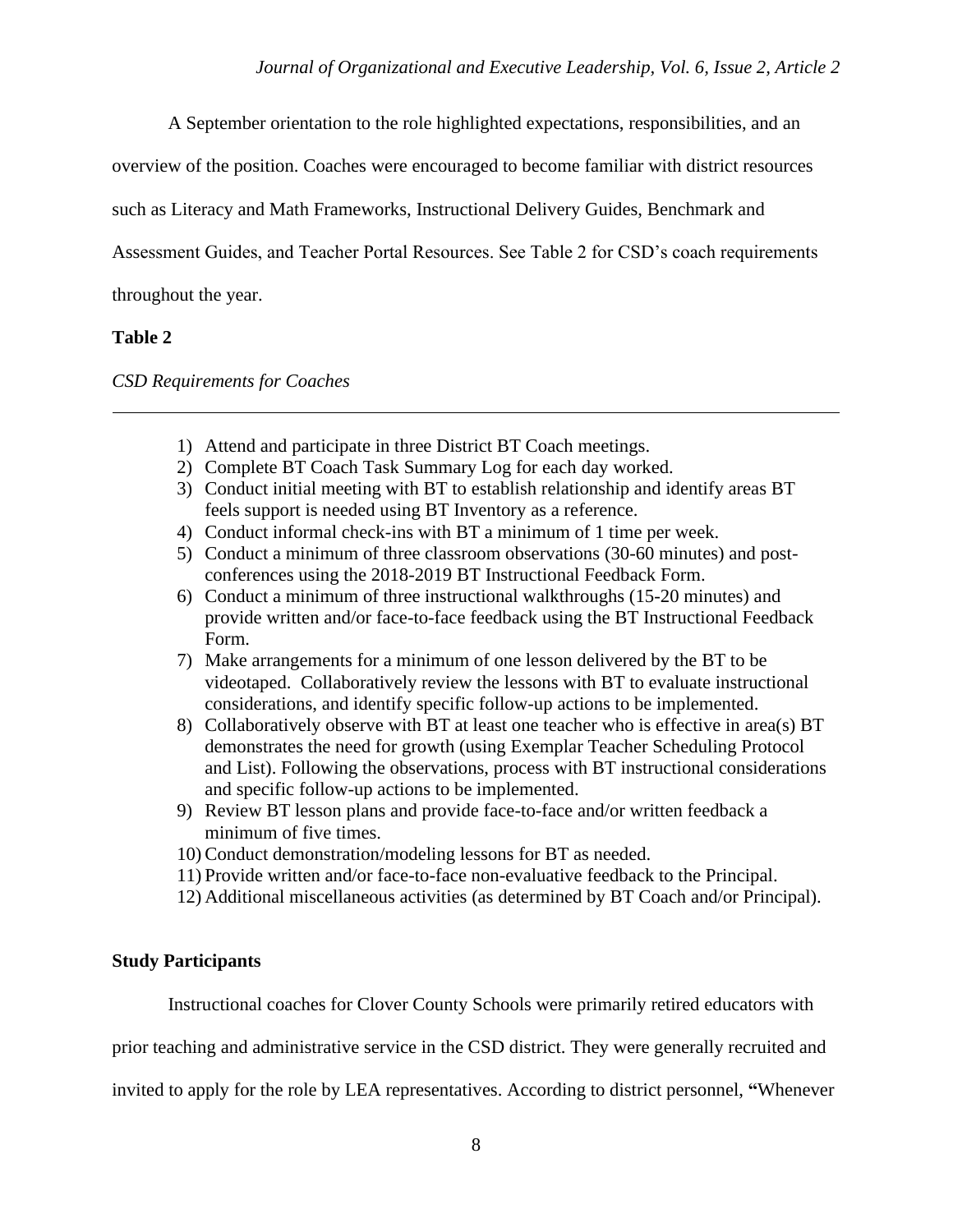possible, we try to assign BT coaches to schools that align with their professional backgrounds (i.e., match former high school teacher with high schools). However, that's not always feasible, so we make the most logical assignments possible, given the needs at each school and BT coach expertise that varies annually." Data presented herein represents six of the eight coaches who were employed during this exploratory study. All six interviewed were white females who attended and completed traditional teacher preparation programs in the late 1960s/early 1970s. Five of the Coaches were over the age of 60 and each had more than 30+ years teaching experience. Half of the Coaches had three or more years coaching experience. The fact that all of the Coaches who were interviewed were older white females who taught for years and who completed their own preservice programs almost 50 years ago stood out as interesting. Note that one African American Coach returned for the 2019-2020 school year but was not available to be participate in the study.

During the 2018-2019 school year, CSD employed 58 BTs who had fewer than two years teaching experience (i.e., 35 BT1s and 23 BT2s). These new teachers attended colleges and universities from across the United States but mainly institutions within the study state. The fact that the majority CSD's new teachers  $(53/58 = 91\%)$  were White/Caucasian and that more than half  $(32/58 = 55\%)$  were Lateral Entry stood out as interesting.

## **Data Collection and Analyses**

To explore the actual outcomes of CSD's BT coaching initiative, various types of data were collected and analyzed from multiple sources between Fall 2013 and Spring 2019 (i.e., three years pre-implementation and three years post-implementation of coaching). For example, demographic information was collected from the BTs and the BT coaches, all BTSP resources and supporting documents were reviewed, teacher turnover data was analyzed at the state and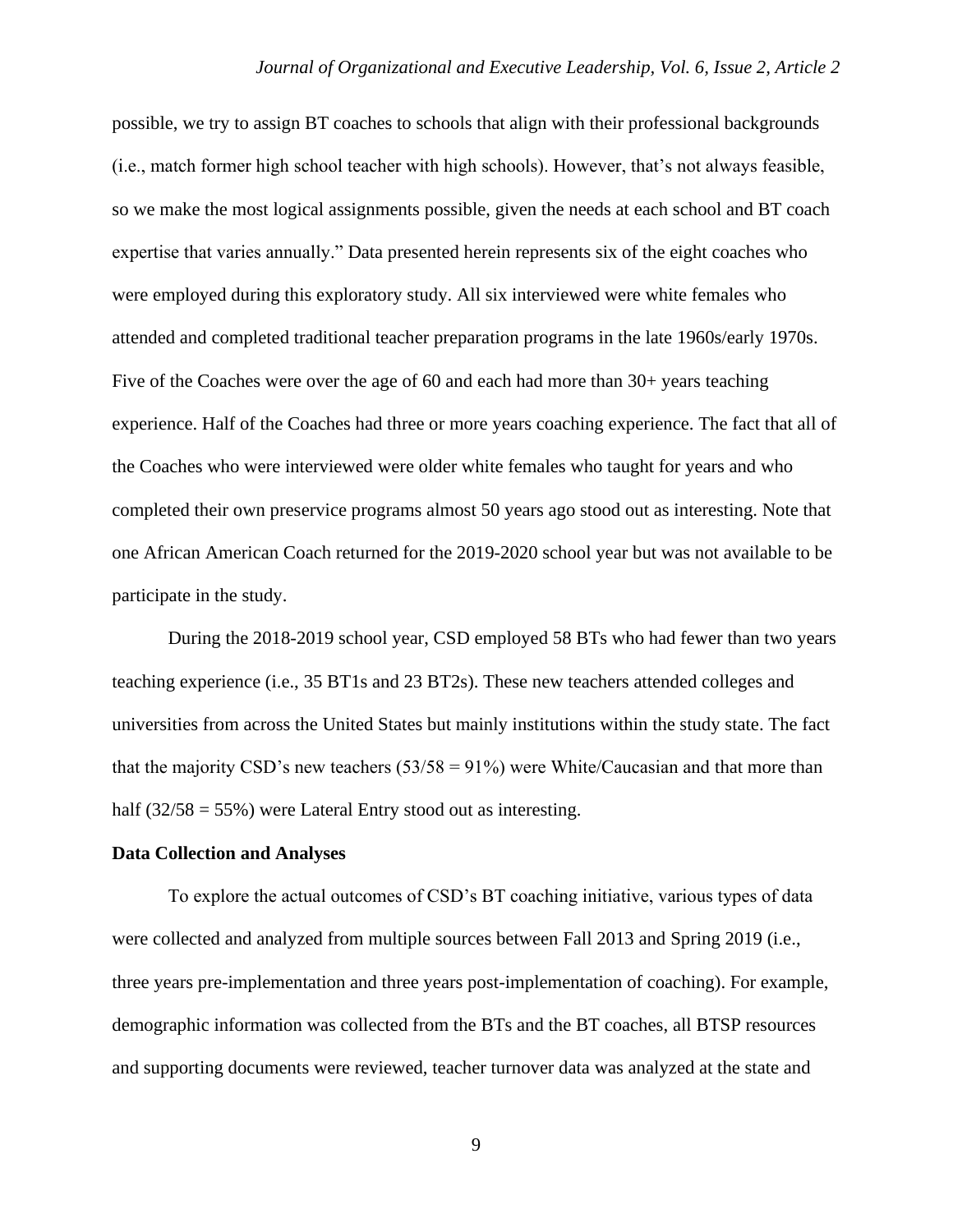district level, end of year program surveys and teacher working conditions results were reviewed, observations of two coaching trainings were conducted, and interviews with six of the eight coaches and two central office program administrators were completed.

In addition, a comparison of CCS' BT Support Program with thirteen criteria discovered through analysis of current national coaching research was conducted to establish a type of baseline prior to the implementation of coaching. The thirteen tenets include components that successful, empirically-based beginning teacher support programs across the country include in their programs. These criteria were compiled after a full scholarly review and analysis of literature on new teacher support programs was conducted. In particular, the meta-analysis conducted by the New Teacher Center (2016a) entitled *Support from the Start: A 50-State Review of Policies on New Educator Induction and Mentoring*, combined with research by Bullough (2012) across four states and by Ingersoll (2012) in 15 BTSPs entitled *Beginning Teacher Induction Programs: What the Data Tells Us* served as the cornerstones.

Likewise, the work done by the New Teacher Center (2016b, 2018a, 2019) and by Kraft, Blazer, and Hogan's (2018) recent meta-analysis of the casual evidence of the effect of teacher coaching on instruction and achievement, served as the cornerstone for nine key criteria identified in successful, empirically-based instructional coaching programs. Each criterion was then compared to what CSD documentation and administrators claimed the district program was doing to what the BTs and BT coaches actually shared in survey and interview responses. Based on the comparisons the researchers created a ranking system to determine the extent to which CSD' BTSP was aligned with national criteria and scholarship regarding beginning teacher support and teacher coaching.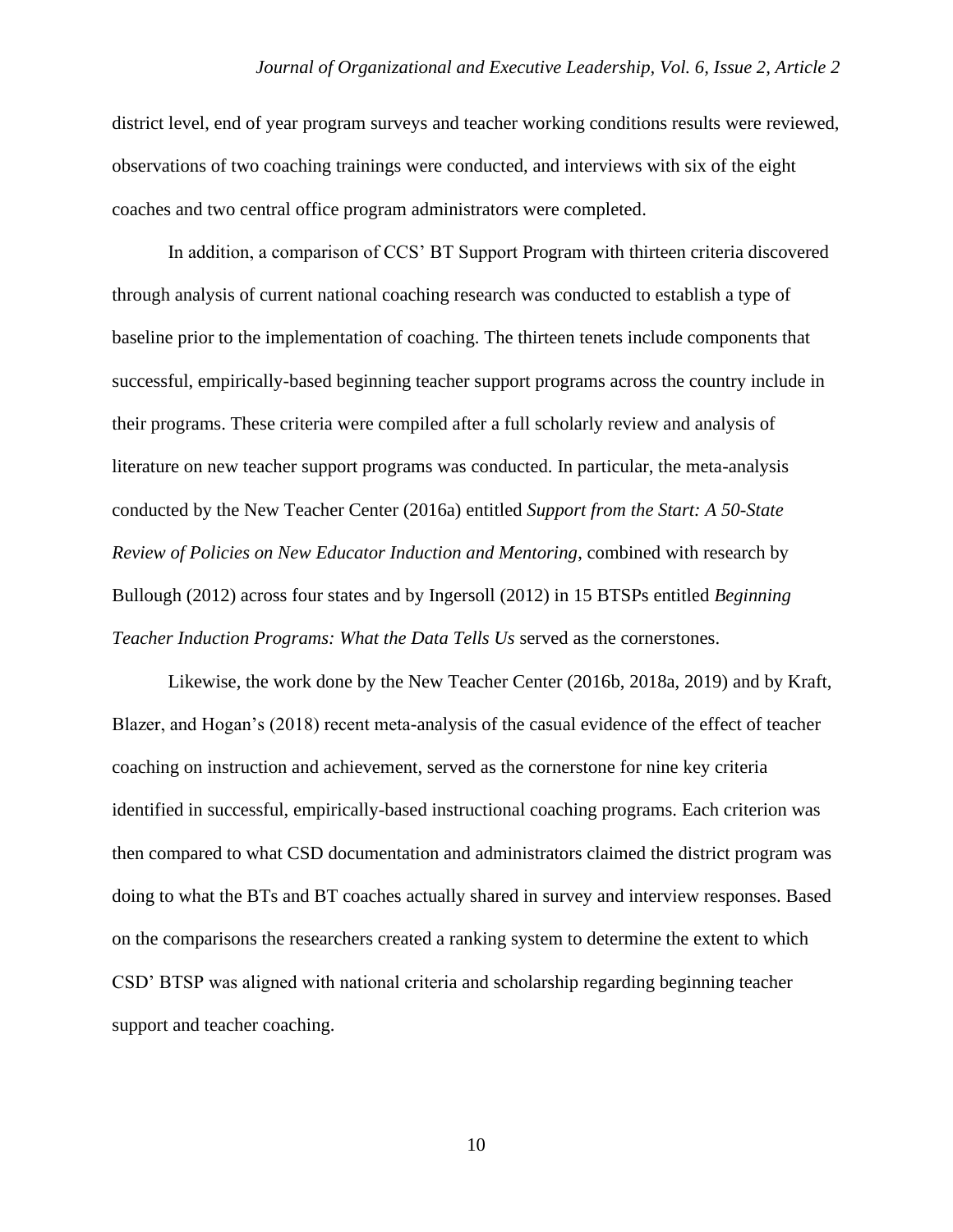The rankings range from "Little Evidence" (LE = Criteria is either not ascertained at all or only small amounts are ascertained throughout program components) to "Evidence" ( $E =$ Criteria is ascertained to some degree throughout program components) to "Strong Evidence" (SE = Criteria is obviously ascertained and fully developed throughout program components). The analyses and triangulation of such data help bolster the validity of the findings. Note that, for this initial exploratory study, Beginning Teachers themselves were not interviewed nor were they observed, resulting in limitations of the methods and findings. A follow-up study is planned to delve deeper into BT instructional practices, effectiveness measures, and interactions with their coaches.

#### **Findings**

#### **Crosswalk between CSD's BT Support Program and National Research**

According to the literature, comprehensive Induction Programs that include a combination of mentoring, coaching, professional development, workshops, time for collaboration with peers and veteran teachers of same grade and content area, reduced workload, a focus on instructional growth, limiting after school responsibilities, frequent interaction with principals and administrators, and student support services improve teacher retention and instructional effectiveness. See Table 3 for study results and district rankings.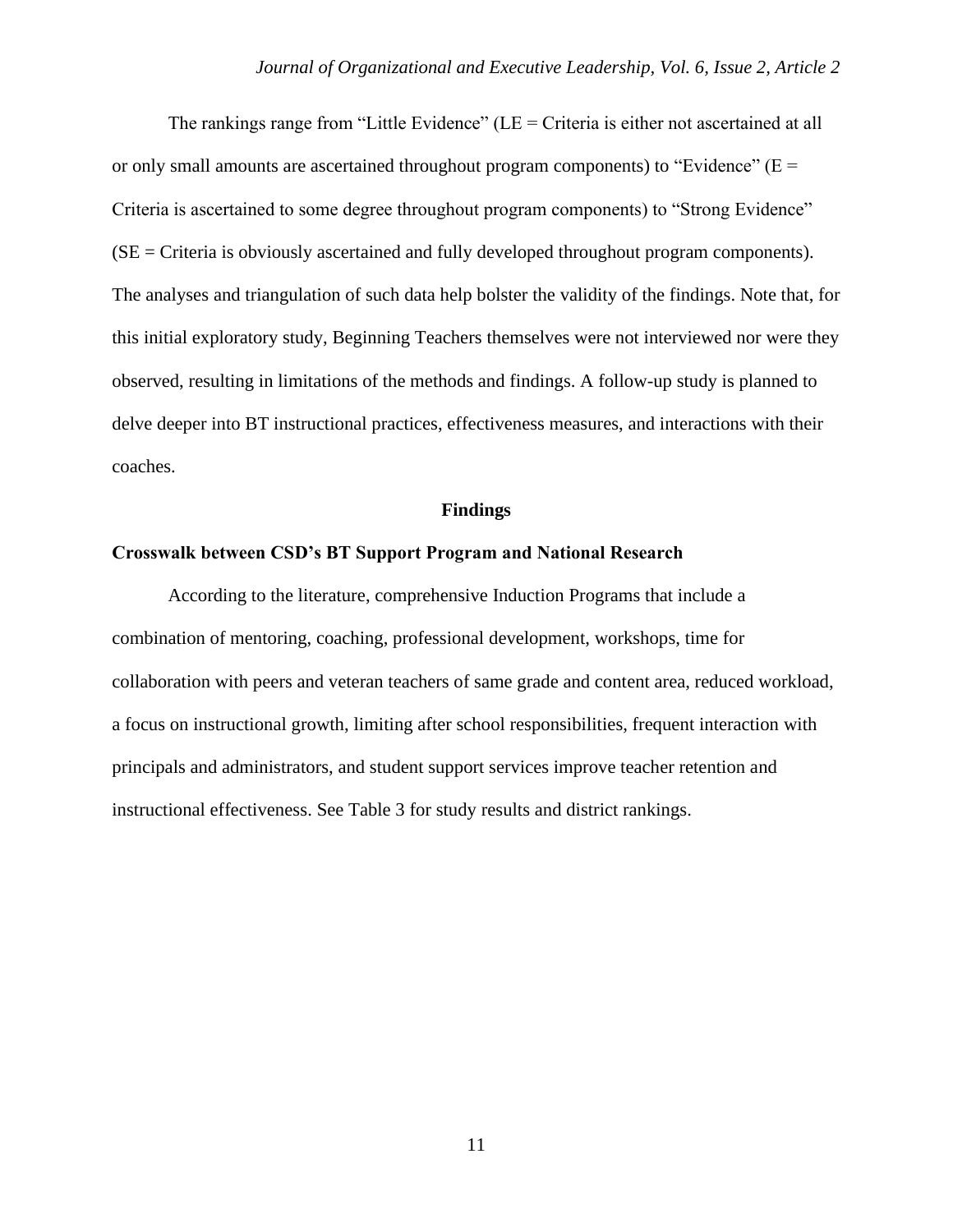# **Table 3**

*CSD's Alignment with National BT Support Program Criteria and Subsequent Rankings*

| <b>National Criteria</b>                           | <b>Reference</b> | <b>District</b> |
|----------------------------------------------------|------------------|-----------------|
|                                                    |                  | <b>Ranking</b>  |
| 1) A multi-year program, spanning at least the     | New Teacher      | <b>SE</b>       |
| first two years of teaching                        | Center, 2016     |                 |
| Sanctioned time for mentoring new teacher<br>2)    | New Teacher      | LE              |
| interactions                                       | Center, 2016     |                 |
|                                                    |                  |                 |
| 3) Rigorous mentor selection criteria and          | New Teacher      | E               |
| training                                           | Center, 2016     |                 |
| Initial training and on-going professional<br>4)   | New Teacher      | LE              |
| development and support for mentors                | Center, 2016     |                 |
| Pairing of new teachers and mentors in<br>5)       | New Teacher      | E               |
| similar subject areas and grade levels             | Center, 2016     |                 |
| Documentation and evidence of new teacher<br>6)    | New Teacher      | LE              |
| growth                                             | Center, 2016     |                 |
|                                                    |                  |                 |
| Time for collaboration with veteran teachers<br>7) | Bullough, 2012   | E               |
| 8) Professional development opportunities          | Bullough, 2012   | E               |
| specific to BT needs                               |                  |                 |
| 9) Frequent feedback on instructional practices    | Bullough, 2012   | E               |
| 10) Facilities (i.e., clean, safe, and well-       | Bullough, 2012   | ${\bf E}$       |
| equipped working environment essential to          |                  |                 |
| new teacher retention).                            |                  |                 |
| 11) Curricular support that is aligned and         | Bullough, 2012   | LE              |
| flexible                                           |                  |                 |
| 12) Principal Leadership that actively promotes    | Bullough, 2012   | E               |
| teacher support and growth                         |                  |                 |
| 13) Comprehensive Induction Programs               | Ingersoll, 2012  | E               |
|                                                    | New Teacher      |                 |
|                                                    | Center, 2016     |                 |

Based on the beginning teacher portion of the state TWC Survey of 2014, 2016, and 2018 and CSD's BT survey, all BTs in Clover County Schools reported participating in some form of beginning teacher support. BTs indicated that mentoring and peer teacher support were their most important asset for improving instruction and providing emotional support. Data indicated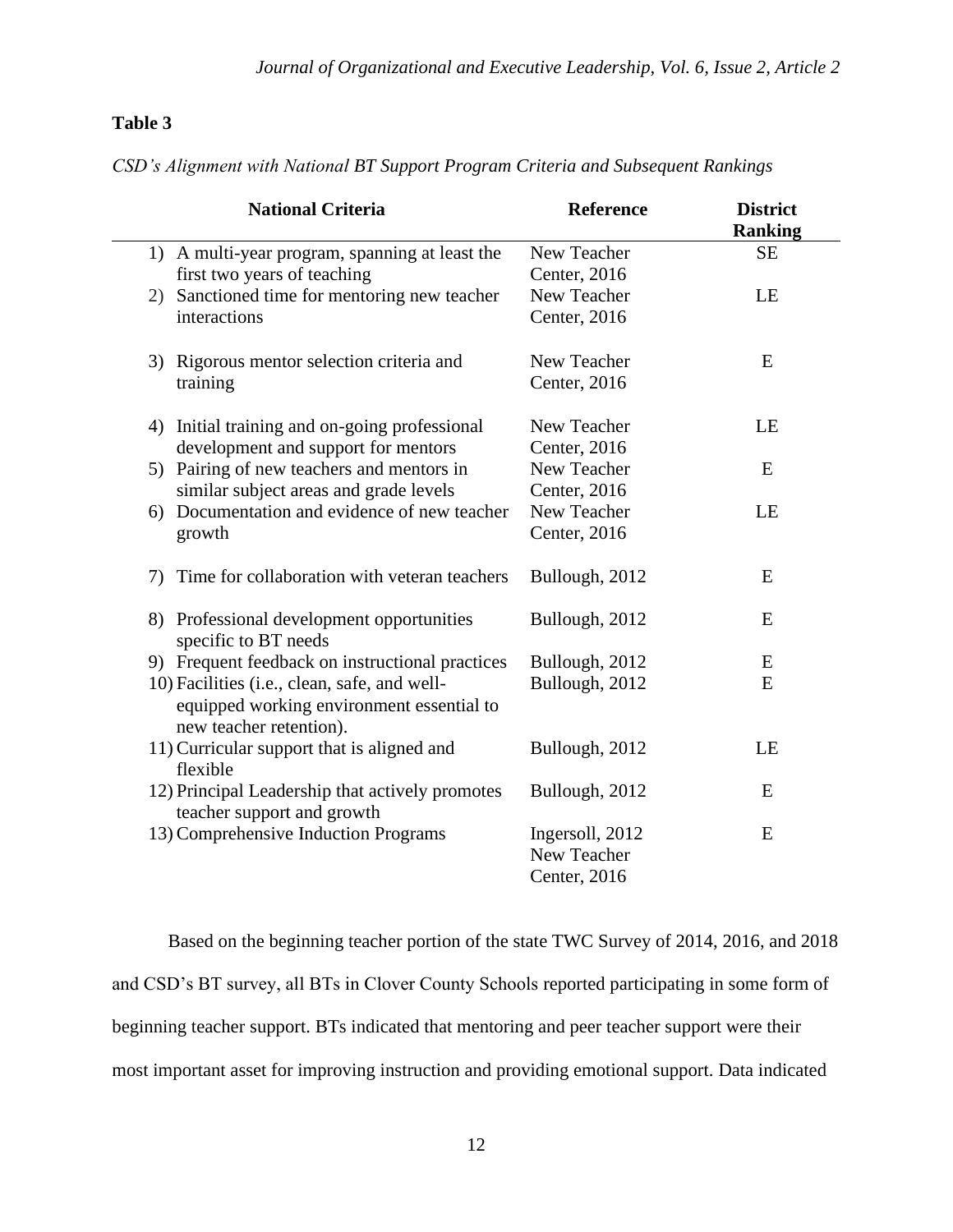that CSD had evidence and/or strong evidence of nine of the thirteen BTSP criteria. Sanctioned time with mentors, relevant PD, documented evaluation and curricular support were four areas lacking evidence. BTs reported that professional development often did not meet their needs in lesson planning, classroom management, technology use designed for their individual school, and/or ways to differentiate instruction for the diverse learners in a regular classroom. BTs stressed the need for more time with peers who teach the same subject and/or grade level. Additional concerns were in the area of analyzing student achievement data. The effectiveness of the existing BTSP was difficult to measure in the areas of student achievement and teacher job satisfaction and was beyond the scope of this study. The purpose of this initial analysis was just to establish program components prior to the coaching piece (i.e., focal point of this study) being added.

#### **Crosswalk between CSD's BT Coaching Program and National Research**

Table 4 provides a comparison of CSD' BT Coaching Program with the nine criteria discovered through analysis of current national coaching research. To avoid speculation about what each criterion looks like and/or means, the sub-sections following the table provide greater clarification. Most of the information below was compiled by the New Teacher Center (2016a, 2016b, 2018a, 2018b, 2018c, 2018d, 2019) and presented in their *High Quality Mentoring & Instructional Coaching Practices Resource Brief.*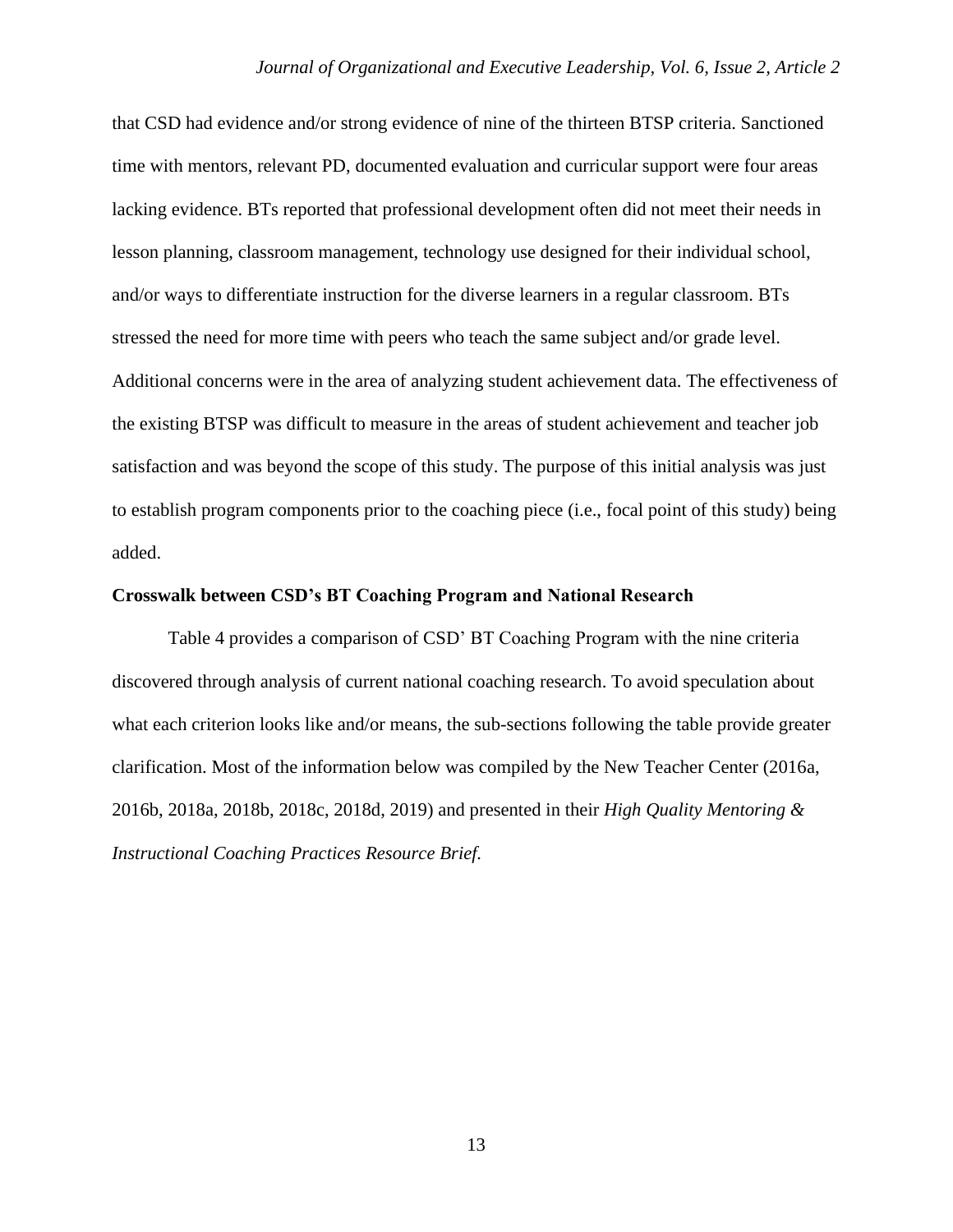# **Table 4**

*Comparison of CSD' BT Coaching Program and BT Coach Perceptions with Nine Criteria from Current Research*

|    | <b>National Criteria</b>                                                                                                                                                                                                                                                                                                                                      | <b>CSD BT Coaching</b>                                                                                                                                                                                                                                                                                                                      | <b>CSD BT Coaching</b>                                                                                                                                                                                                                                                                                                                          | <b>Ranking</b> |
|----|---------------------------------------------------------------------------------------------------------------------------------------------------------------------------------------------------------------------------------------------------------------------------------------------------------------------------------------------------------------|---------------------------------------------------------------------------------------------------------------------------------------------------------------------------------------------------------------------------------------------------------------------------------------------------------------------------------------------|-------------------------------------------------------------------------------------------------------------------------------------------------------------------------------------------------------------------------------------------------------------------------------------------------------------------------------------------------|----------------|
|    |                                                                                                                                                                                                                                                                                                                                                               | Program                                                                                                                                                                                                                                                                                                                                     | <b>Program Perceptions</b>                                                                                                                                                                                                                                                                                                                      |                |
| 1. | Rigorous coach<br>selection process $-$<br>qualities may include:<br>evidence of outstanding<br>teaching practice, strong<br>intra- and inter-personal<br>skills, experience with<br>adult learners, respect of<br>peers, current knowledge<br>of professional<br>development<br>New Teacher Center,<br>2016                                                  | Instructional coaches are<br>primarily retired<br>educators with prior<br>teaching and<br>administrative service in<br>the CSD district. The<br>coaches are generally<br>recruited and invited to<br>apply by LEA<br>representatives. When<br>possible, coaches are<br>assigned schools that<br>align with their<br>professional background | The hiring process for<br>the six coaches was not<br>consistent. The one<br>commonality was that<br>all of the coaches were<br>retired CSD employees.<br>Four of the coaches<br>were hired due to their<br>familiarity with the<br>district. The other two<br>coaches were requested<br>directly by a principal<br>who knew them<br>previously. | LE             |
| 2. | <b>Clear roles and</b><br>responsibilities for<br>$administrators -$<br>professional<br>development for<br>administrators and<br>ongoing communication<br>with them about the<br>needs of new teachers,<br>and the nature of the<br>program ensures that<br>they partner to provide<br>teacher support aligned<br>to the school vision<br>New Teacher Center, | Principal and coach<br>meet at beginning of<br>year to discuss roles and<br>responsibilities. Coach<br>and principal establish<br>communication plan for<br>coach to share<br>information with the<br>principal. Principal<br>supports coach in<br>orientation to the<br>building                                                           | The coaches and the<br>Principal initially meet<br>at the beginning of the<br>school year to determine<br>which strategies and<br>teacher practices to<br>focus on. Coaches claim<br>to stay in contact with<br>the Principal throughout<br>the year through<br>informal drop-ins and<br>hallway interactions.                                  | LE             |
|    | 2016                                                                                                                                                                                                                                                                                                                                                          |                                                                                                                                                                                                                                                                                                                                             |                                                                                                                                                                                                                                                                                                                                                 |                |
| 3. | <b>Collaboration with all</b><br>stakeholders -including<br>administration, school<br>boards,<br>union/association                                                                                                                                                                                                                                            | Coach provides written<br>and/or face-to-face non-<br>evaluative feedback to<br>the Principal in<br>accordance with the                                                                                                                                                                                                                     | Coaches meet with<br>Principal at the<br>beginning of the year.<br>Periodic informal drop-<br>ins and hallway                                                                                                                                                                                                                                   | LE             |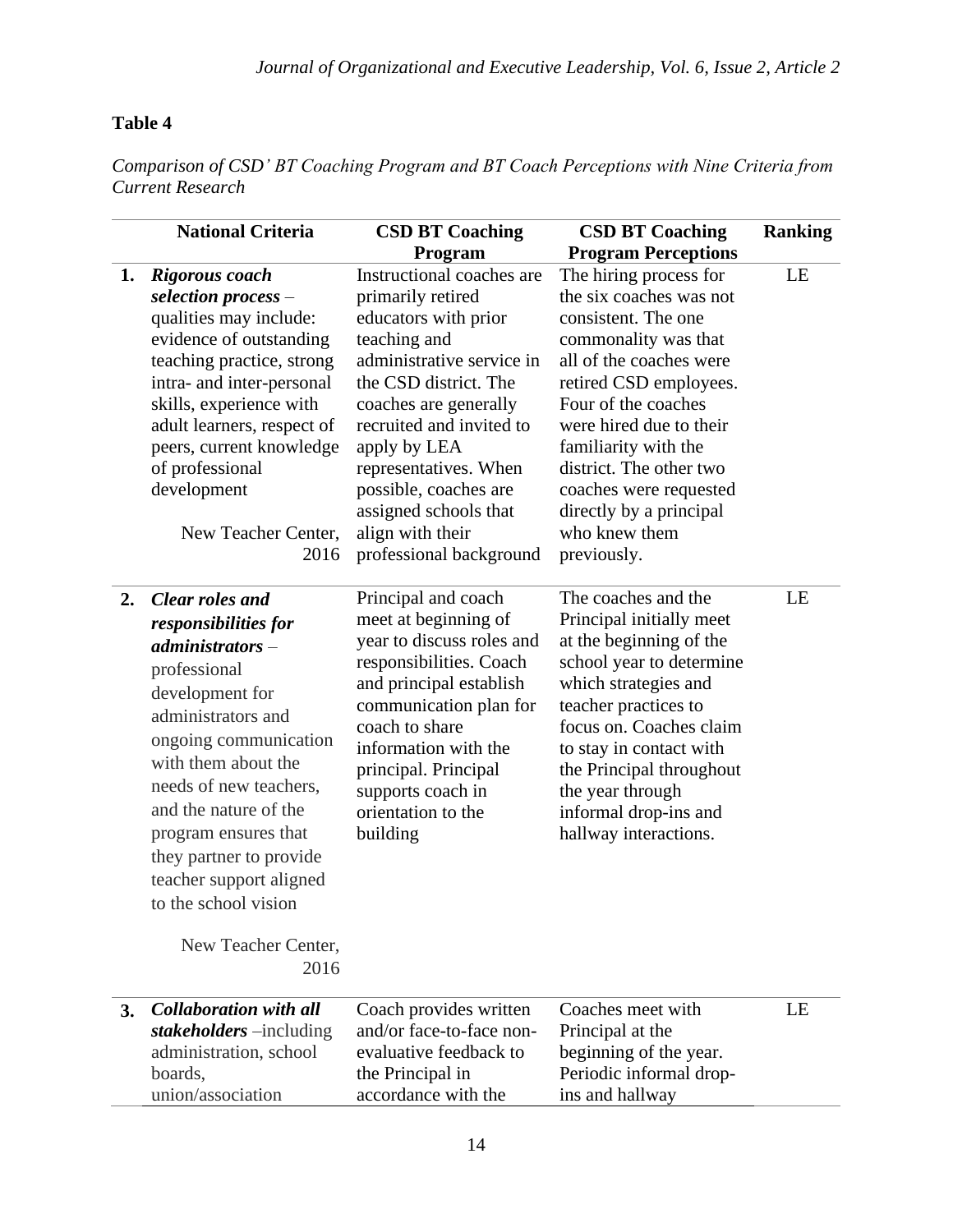|    |                                                                                                                                                                                                                                                                                                  |                                                                                                                                                                                                                                                                                                                                                                                                                                 | continued                                                                                                                                                                                                                                                                                   |    |
|----|--------------------------------------------------------------------------------------------------------------------------------------------------------------------------------------------------------------------------------------------------------------------------------------------------|---------------------------------------------------------------------------------------------------------------------------------------------------------------------------------------------------------------------------------------------------------------------------------------------------------------------------------------------------------------------------------------------------------------------------------|---------------------------------------------------------------------------------------------------------------------------------------------------------------------------------------------------------------------------------------------------------------------------------------------|----|
|    | leadership, and<br>professional partners,<br>creates a culture of<br>commitment and ensures<br>success<br>New Teacher Center,<br>2016                                                                                                                                                            | schedule established by<br>the Principal and BT<br>Coach                                                                                                                                                                                                                                                                                                                                                                        | interactions with the<br>Principal help coaches<br>stay in contact. Coaches<br>attend regularly<br>scheduled coaching<br>meetings hosted by<br>central office.                                                                                                                              |    |
| 4. | <b>Comprehensive training</b><br>- high quality and<br>ongoing training is<br>needed to assist coaches<br>in developing the<br>necessary skills to<br>identify and translate the<br>elements of effective<br>teaching to teachers.<br>New Teacher Center,<br>2018<br>New Teacher Center,<br>2019 | Coaches are provided<br>with a multi-hour<br>orientation session<br>where they are<br>introduced to the role<br>and provided<br>information regarding<br>serving their BTs. The<br>coaches also meet<br>several other times<br>throughout the year<br>(twice in 2018, five<br>times in 2019) and are<br>provided access to<br>online resources that<br>familiarize them with<br>current frameworks<br>utilized by the district. | All of the coaches<br>attended a three hour<br>orientation, which was<br>hosted by the district.<br>Coaches perceived their<br>regular coaches<br>meetings as professional<br>development, but could<br>not identify any specific<br>training related to<br>coaching skill and<br>practice. | LE |
| 5. | $\boldsymbol{Individualized}$ -<br>coaching sessions are<br>one-on-one<br>Kraft, Blazer, & Hogan,<br>2018<br>New Teacher Center,<br>2019                                                                                                                                                         | Coaches meet one-on-<br>one with their BTs.<br><b>Beginning Teacher</b><br>Inventory is used to<br>establish a focus for the<br>year. Data is gathered<br>through the coaching<br>cycle to inform<br>coaching                                                                                                                                                                                                                   | The primary focuses of<br>the coaching program<br>according to the coaches<br>are support,<br>encouragement, and<br>teacher growth. The<br>support may look<br>different from teacher to<br>teacher depending on<br>needs.                                                                  | E  |
| 6. | <b>Intensive</b> – coaches and<br>teachers interact at least<br>every couple of weeks                                                                                                                                                                                                            | Coaches meet with BTs<br>on a regular schedule<br>with the following time<br>allotted: $BT1 = 2$ hr/wk;<br>$BT2 = 1$ hr/wk; $BT3 = 1$<br>hr/mo. District Support                                                                                                                                                                                                                                                                | Coaches cited that they<br>meet with their teachers<br>at least once per week.<br>BT1s receive two hours<br>per week of coaching<br>and BT2s receive one                                                                                                                                    | E  |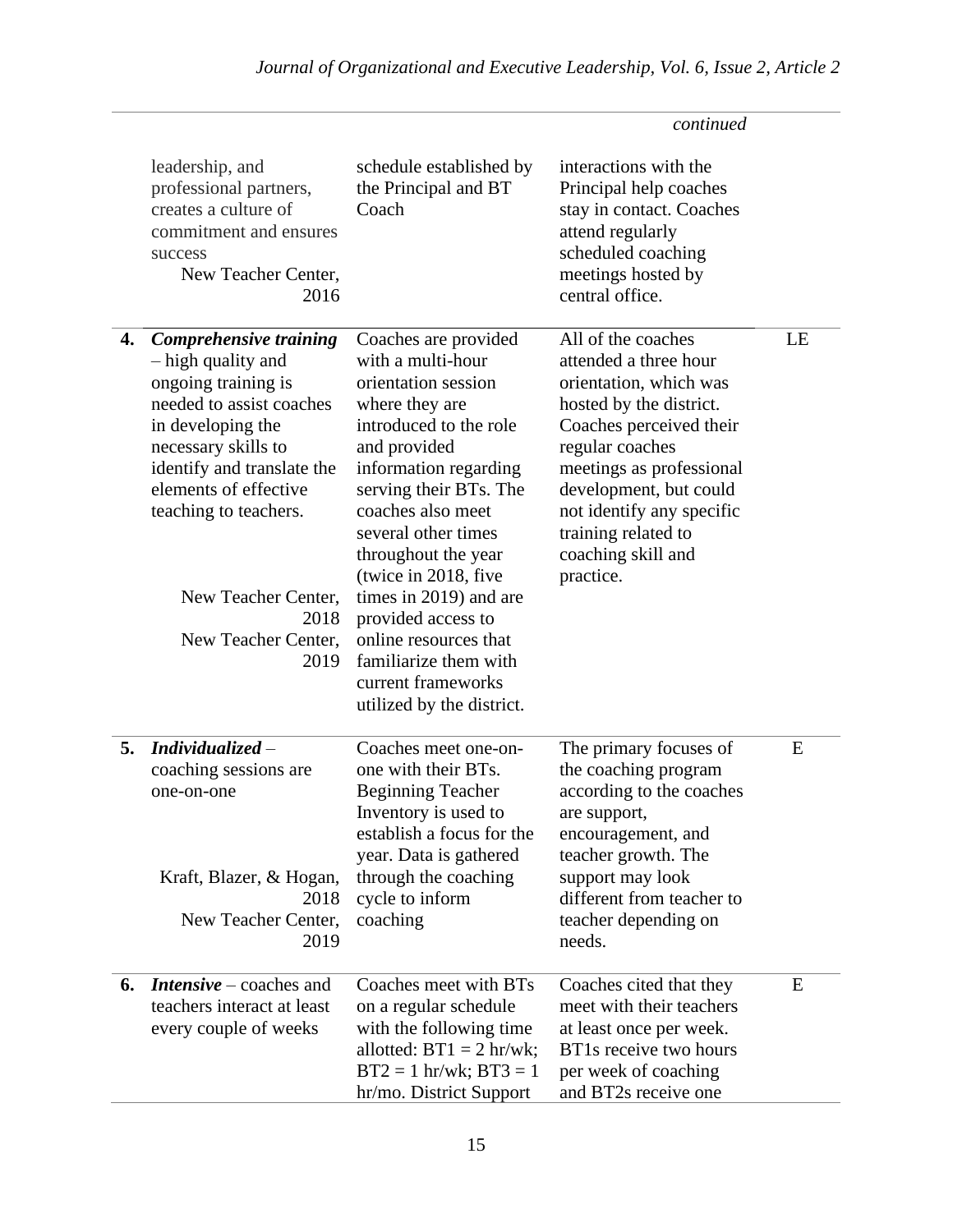|    |                                                                                                                                                                                                                                                 |                                                                                                                                                                                                                                                                                                                                                                                                                                | continued                                                                                                                                                                                                                                                                                                                                                                                                      |    |
|----|-------------------------------------------------------------------------------------------------------------------------------------------------------------------------------------------------------------------------------------------------|--------------------------------------------------------------------------------------------------------------------------------------------------------------------------------------------------------------------------------------------------------------------------------------------------------------------------------------------------------------------------------------------------------------------------------|----------------------------------------------------------------------------------------------------------------------------------------------------------------------------------------------------------------------------------------------------------------------------------------------------------------------------------------------------------------------------------------------------------------|----|
|    | Kraft, Blazer, & Hogan,<br>2018                                                                                                                                                                                                                 | Plan Schools are allotted<br>one additional hour per<br>week per BT.                                                                                                                                                                                                                                                                                                                                                           | hour. It is unclear if<br>BT3s receive any<br>support.                                                                                                                                                                                                                                                                                                                                                         |    |
| 7. | Sustained – teachers<br>receive coaching<br>throughout a semester or<br>academic year (i.e.<br>between 18 weeks and<br>36 weeks)<br>Kraft, Blazer, & Hogan,<br>2018<br>New Teacher Center,<br>2019                                              | Coaching is provided<br>for BTs for 22 to 25<br>weeks (per school year)<br>from October through<br>April. The coaching<br>cycle takes place during<br>BTs' first three years in<br>the teaching profession<br>(BT1, BT2, & BT3)<br>[Program start date in<br>October is unfavorable<br>when compared to<br>research suggestions.<br>Research suggests an<br>early start to the<br>coaching $cycle - as$<br>early as late-July] | Coaches are in their<br>schools for 22 to 25<br>weeks. To alleviate any<br>early BT struggles, the<br>coaches suggest starting<br>the coaching program<br>earlier in the school<br>year.                                                                                                                                                                                                                       | E  |
| 8. | $Context-specific -$<br>teachers are coached on<br>their practices within the<br>context of their own<br>classroom, including<br>subject content and level<br>Kraft, Blazer, & Hogan,<br>2018<br>Ingersoll, 2012<br>New Teacher Center,<br>2019 | Coaches conduct<br>classroom observations<br>w/feedback, teach<br>model lessons as<br>needed, review lesson<br>plans and provide face-<br>to-face feedback,<br>videotape BT's lesson<br>and collaboratively<br>review and provide<br>feedback, observe w/<br>BT a minimum of one<br>"effective teacher",<br>conduct additional<br>activities as needed                                                                         | Meetings can cover<br>pedagogy, resources,<br>advice, or being a<br>willing listener. In the<br>classroom context,<br>instructional guidance<br>may be provided by:<br>role-playing, co-<br>teaching (minimal),<br>formal and informal<br>observations with<br>feedback, observation of<br>other teachers in the<br>district. The coaches<br>meet and/or observe the<br>teacher in their<br>classroom setting. | LE |
| 9. | <b>Focused</b> – coaches work<br>with teachers to engage<br>in deliberate practice of<br>specific research-based                                                                                                                                | Desired initiative<br>outcomes include: a)<br>Improve the<br>instructional                                                                                                                                                                                                                                                                                                                                                     | The coaches did not<br>discuss any research-<br>based skills that they<br>incorporated with their                                                                                                                                                                                                                                                                                                              | LE |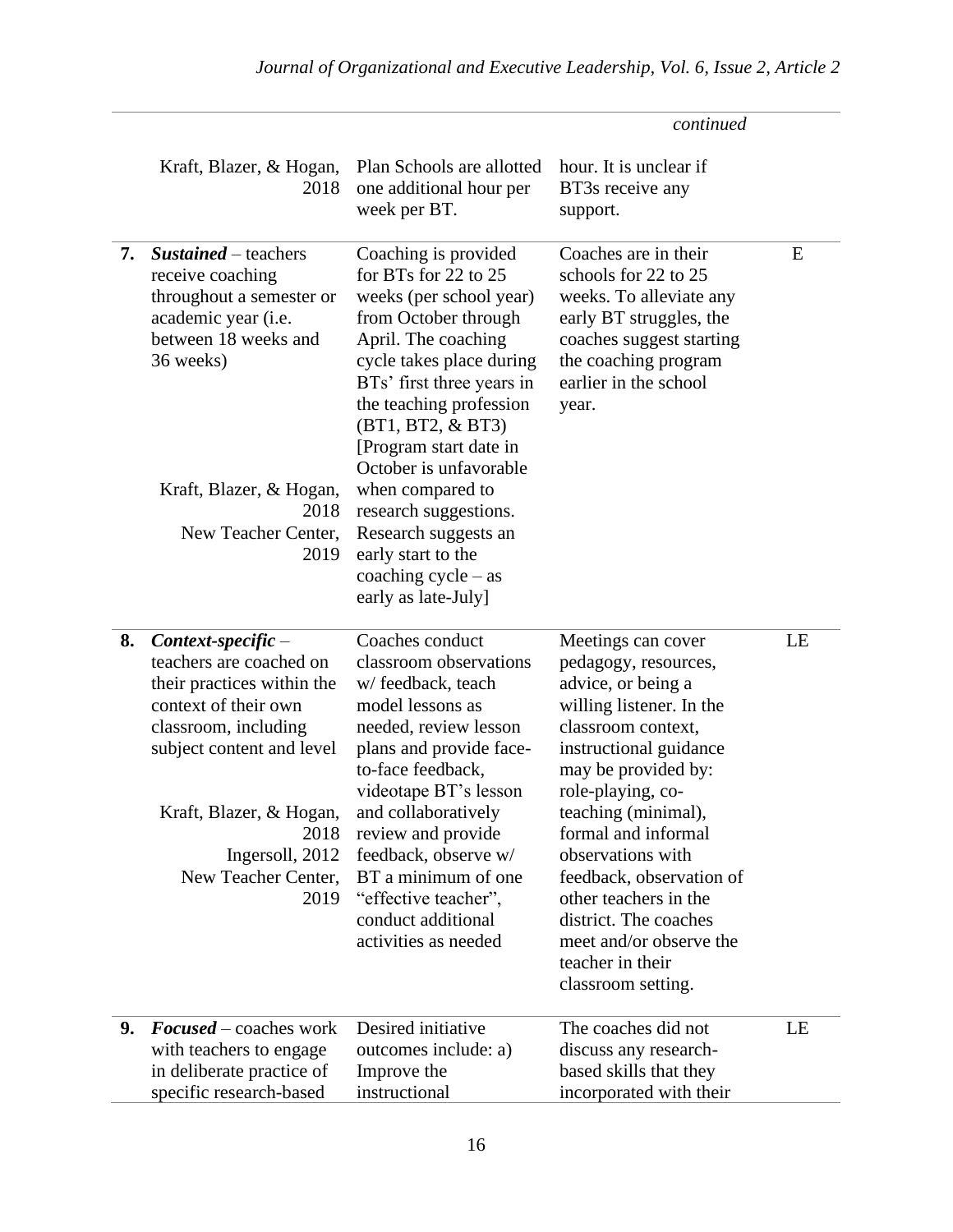*continued* 

| skills focused on<br>instruction<br>Kraft, Blazer, & Hogan,<br>New Teacher Center,<br>2019 | effectiveness of BTs b)<br>Increase BT retention<br>rate c) Promote a<br>positive and optimistic<br>perspective of the<br>teaching profession.<br>During Coach<br>Orientation information<br>is provided on the<br>following frameworks:<br>K-5 Literacy<br>2018 Framework, K-5<br>Benchmark and<br>Assessments, K-5 Math<br>Framework, Science Kit<br>Rotations, K-3<br>Formative Assessment,<br>Rigor Levels – Depth of<br>Knowledge and<br>Bloom's Levels | coaching. Multiple<br>coaches expressed their<br>unfamiliarity with the<br>BT's subject as reason<br>for not finding more<br>resources. Multiple<br>coaches referenced<br>locating resources for<br>BTs but implied that this<br>was beyond what was<br>actually expected. The<br>coaches mentioned their<br>orientation materials as<br>the only professional<br>resources they received<br>from the district. |
|--------------------------------------------------------------------------------------------|--------------------------------------------------------------------------------------------------------------------------------------------------------------------------------------------------------------------------------------------------------------------------------------------------------------------------------------------------------------------------------------------------------------------------------------------------------------|-----------------------------------------------------------------------------------------------------------------------------------------------------------------------------------------------------------------------------------------------------------------------------------------------------------------------------------------------------------------------------------------------------------------|
|--------------------------------------------------------------------------------------------|--------------------------------------------------------------------------------------------------------------------------------------------------------------------------------------------------------------------------------------------------------------------------------------------------------------------------------------------------------------------------------------------------------------------------------------------------------------|-----------------------------------------------------------------------------------------------------------------------------------------------------------------------------------------------------------------------------------------------------------------------------------------------------------------------------------------------------------------------------------------------------------------|

# *Rigorous Coach Selection Process*

Reminded by Ingersoll (2012) that the factors with the strongest link between beginning teacher support programs and their retention are "having a coach from one's subject area and having common planning or collaboration time with other teachers in one's subject area" (p.50), the selection process should be rigorous. The New Teacher Center (2016b) states that without this process coaches may be selected based more on availability or seniority rather than specific qualifications for engaging in meaningful coaching relationships with teachers. The coaches hired to work with CSD BTs were all retired educators from the district. All of the coaches were hired because of familiarity with the district or personal request by a principal. It is unclear how much consideration was given to the coaches' current knowledge of curriculum content and the instructional strategies necessary to improve student learning. (Rating: LE)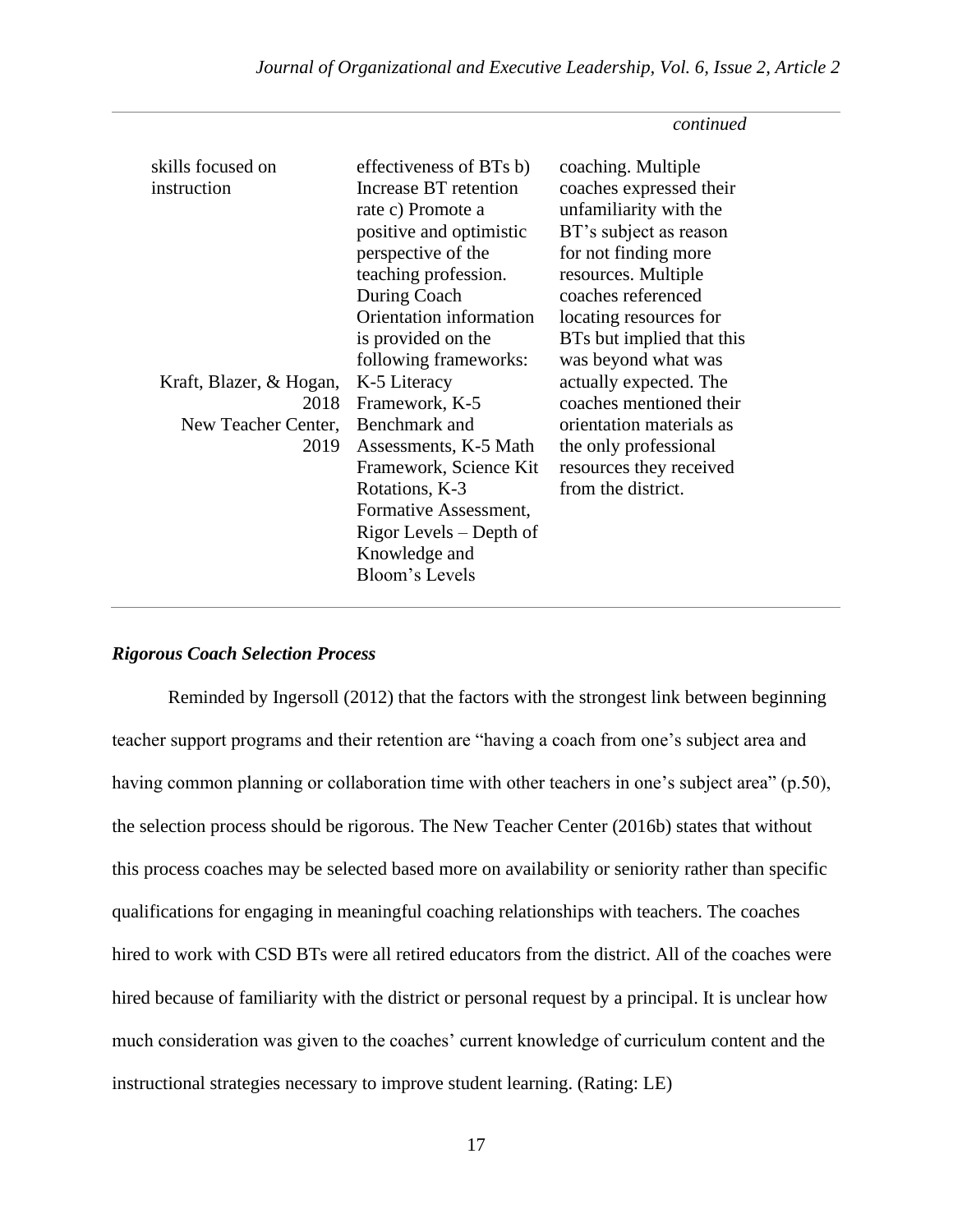# *Clear Roles and Responsibilities for Administrators*

National criteria recommends that administrators have clearly defined roles and responsibilities with regarding to coaches. The program should provide professional development opportunities for administrators to learn about the needs of new teachers. There should also be ongoing communication between coaches and administrators to ensure teachers are receiving support that aligns to the school's vision. CSD states that the Principal and coach should meet at the beginning of the year to discuss roles and responsibilities of all parties included in the coaching program. A communication plan should also be established at this time to share information. The CSD coaches did confirm that initial meetings with school administrators do take place. However, communication throughout the school year was informal in nature and included occasional hallway interactions and/or drop-ins to the Principal's office. (Rating: LE)

#### *Collaboration with All Stakeholders*

National criteria identifies a need for ongoing collaboration with all stakeholders throughout the coaching program. According to the New Teacher Center (2016b), such collaboration establishes strong partnerships and alignments between all parties who may be supporting BTs and/or providing them with information and materials. Without a strong partnership, "instructional initiatives can be undermined" which may lead to teachers receiving "mixed messages from varying support providers" (p. 2). Instead of supporting BTs, this situation could leave the teacher feeling overwhelmed or frustrated by all of the various forms of information. During the CSD coaching program, the majority of communication occurred between school level administrators, school curriculum coaches, and the BT coaches. Coaches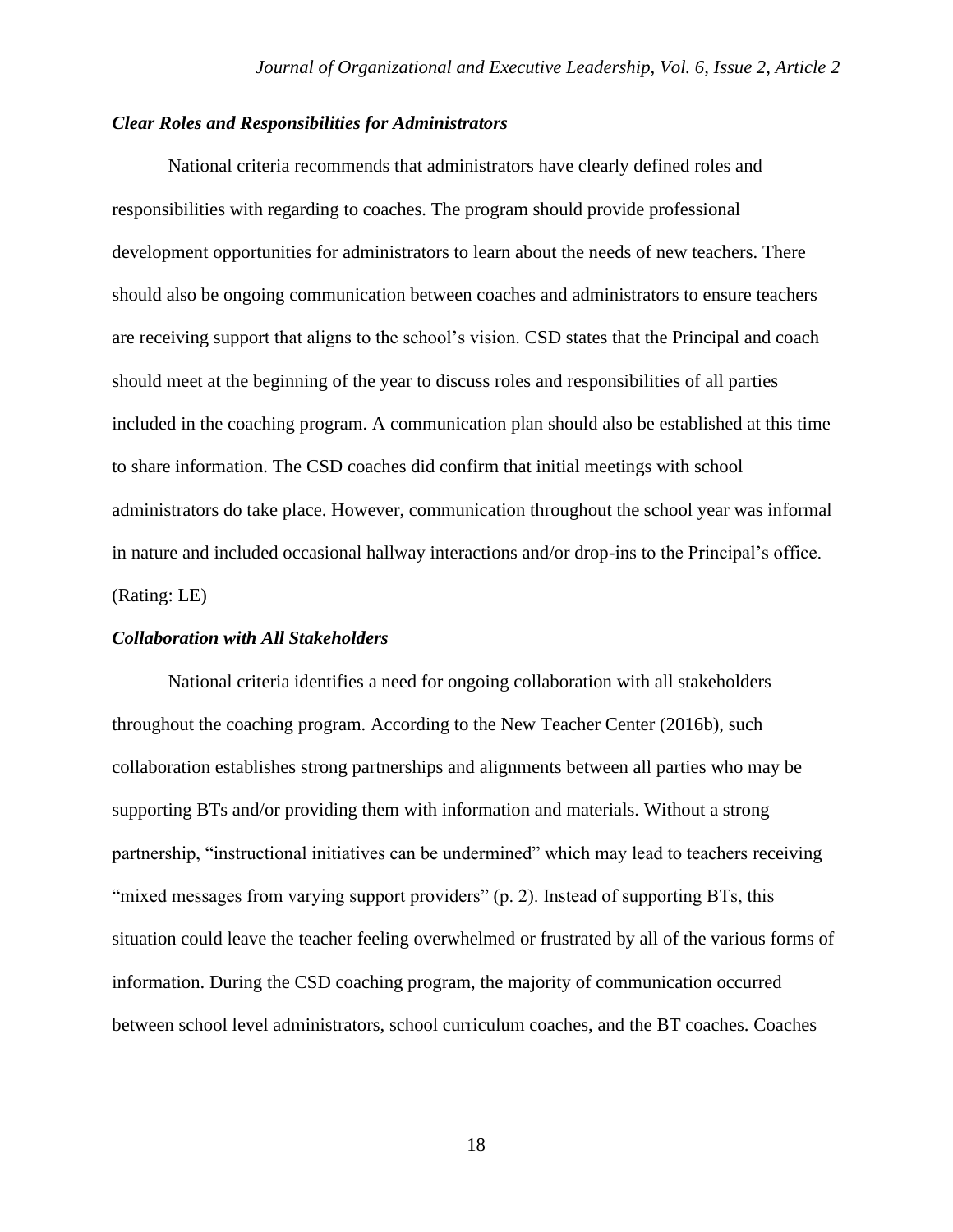did attend a district led orientation session, however, the coaches identified no additional communication. (Rating: LE)

## *Comprehensive Training*

National criteria concludes that for a coaching program to be successful there must be high quality, ongoing training provided for the coaches. Research documents that this training is needed to assist the coaches in developing the necessary skills to identify and translate the elements of effective teaching to teachers (New Teacher Center 2018a, 2018b, 2018c, 2018d; 2019). CSD coaches attended a three-hour orientation session prior to starting with their BTs. The coach orientation focused primarily on the requirements of the program (communication with Principals, etc.) and how to log coaching visits. The orientation session also informed coaches of the different digital information they needed to work with the BTs. When asked about prior and/or ongoing PD sessions, the coaches were not able to identify any specific training that was specific to coaching skills and practice. (Rating: LE)

#### *Individualized*

National criteria stresses the importance of coaching sessions that are individualized. By having one-on-one sessions, the coach may work with a teacher on their specific needs. This accommodation would not be possible in large group settings. The CSD program is designed for coaches to meet one-on-one with their BTs. The BT Inventory is supposed to be used to establish a focus for the year. Coaches mentioned that their primary focus when working with BTs was support, encouragement, and teacher growth. The support provided may look different depending on an individual teacher's needs. (Rating: E)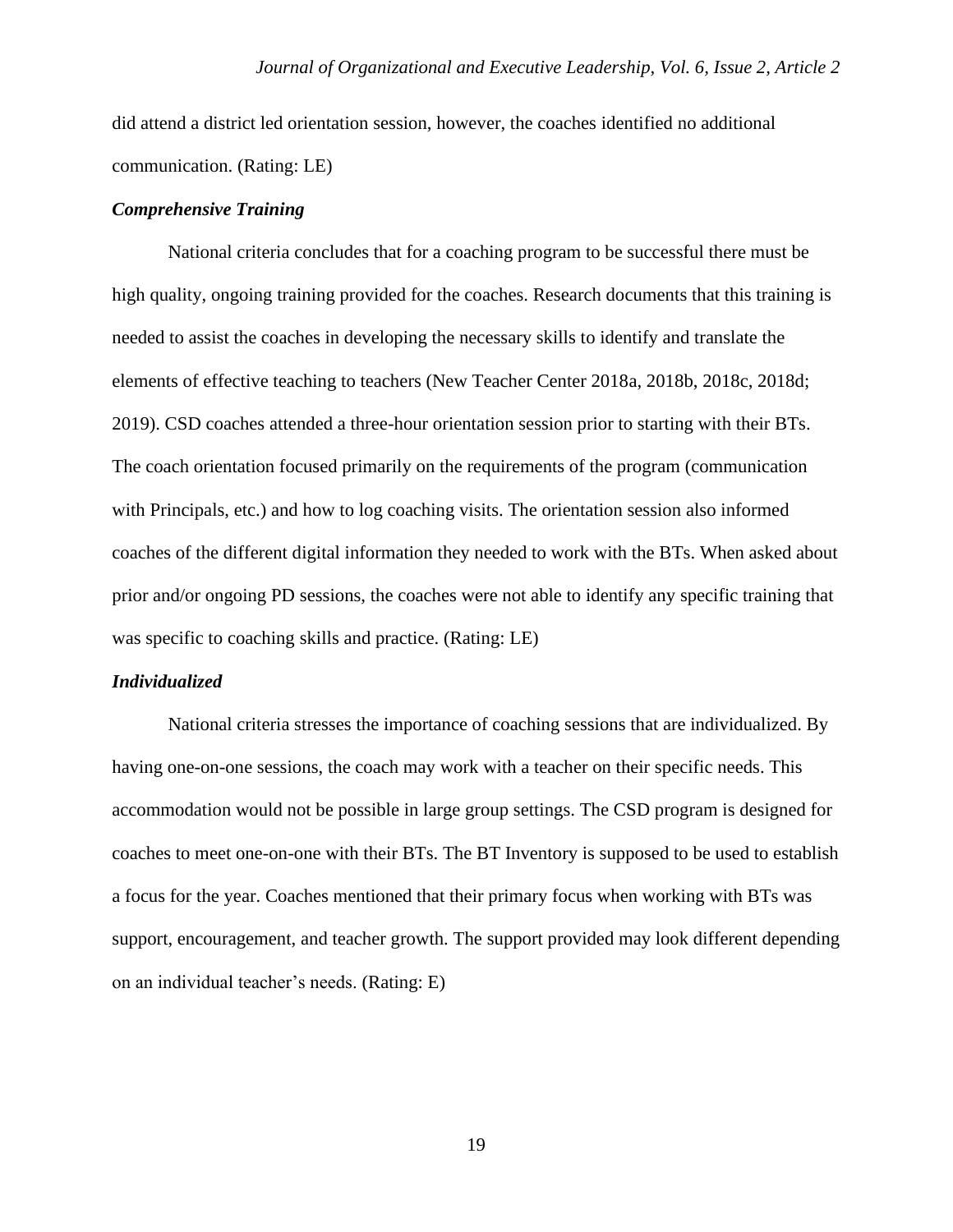# *Intensive*

To provide an effective experience, national criteria states that coaches and teachers should interact at least every couple of weeks. The CSD program allows for coaches to meet with their BTs as follows:  $BT1 = 2hr/wk$ ;  $BT2 = 1hr/wk$ . Coaches working with BTs in District Support Plan Schools are allotted one additional hour per week per BT. Coaches are compensated based on this hourly allotment. (Rating: E)

# *Sustained*

To reach maximum results, coaching should be sustained over an extended period of time. Nation research claims that teachers should receive coaching throughout a semester or entire academic year. This translates to roughly 18 to 36 weeks of continuous coaching. The coaches in CSD worked with their BTs for 22 to 25 weeks per school year. The coaches typically started in their schools in late-October and worked until April. Coaches suggested starting the program at the beginning of the school year to alleviate any early BT struggles. (Rating: E) *Context-Specific*

National criteria addresses the importance of context within the coaching practice. Research claims that teachers should be coached on their practices within the context of their own classroom. According to Kraft, Blazer, and Hogan (2018) the context of the classroom goes beyond the teacher's pedagogical practices and also covers: "teacher-student interactions (e.g. relationships), student-content interactions (e.g., student-engagement), and the interactions among teachers, students, and content (e.g., classroom climate)" (p. 554). Because of this, NTC's (2016, 2018) research and experience indicates that the pairing of new teachers and mentors/coaches in similar subject areas and grade levels is critical to success and teacher retention. According to CSD, coaches were available to provide the following services to their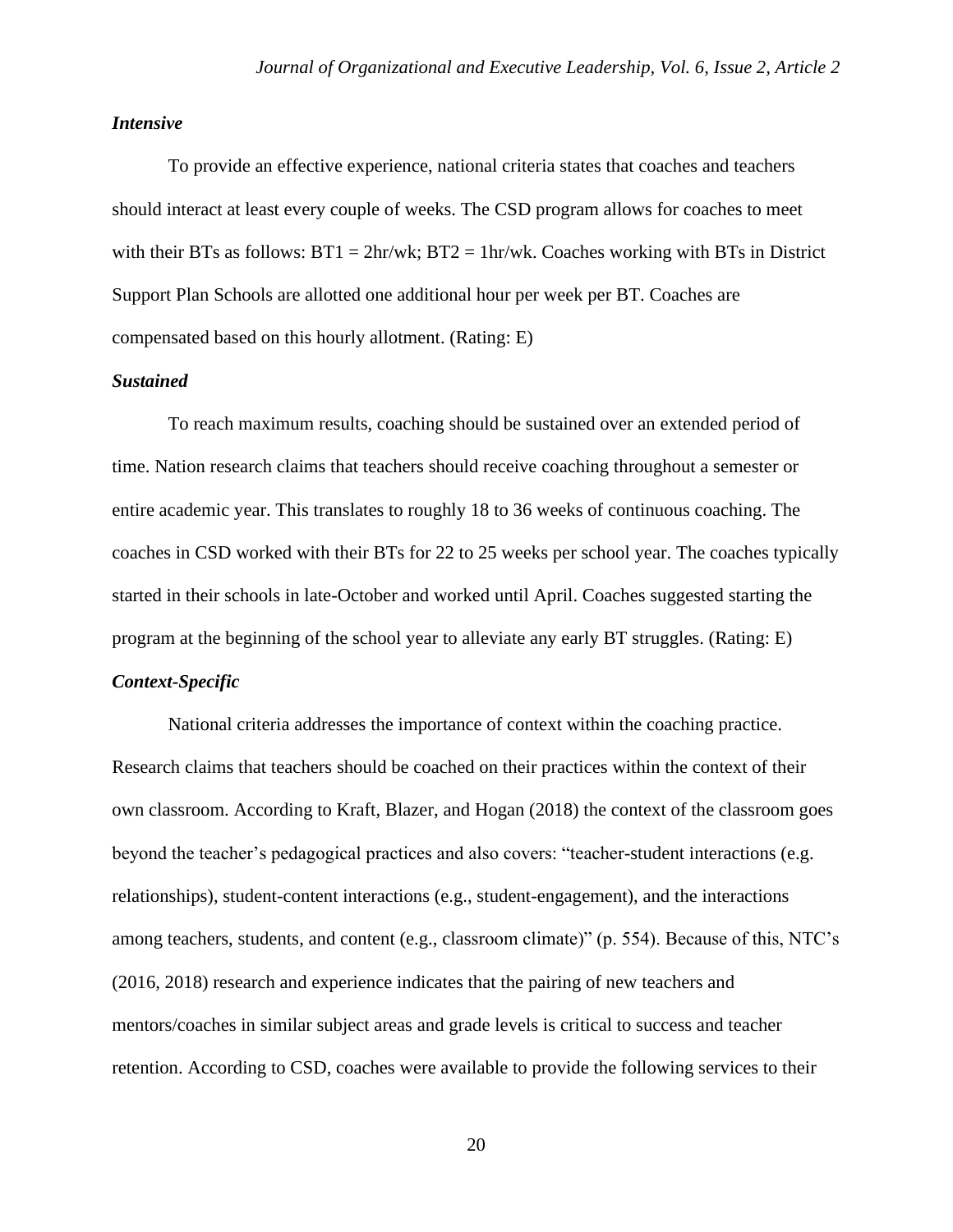BTs: conduct classroom observations w/ feedback, teach model lessons as needed, review lesson plans and provide face-to-face feedback, videotape BT's lesson and collaboratively review and provide feedback, observe w/ BT a minimum of one "effective teacher", conduct additional activities as needed. According to the coaches, they met with their BTs to address pedagogy, resources, and advice. They were also available to be a willing listener and to provide emotional support. In regards to the classroom context, coaches may provide support via role-playing, coteaching, observations, and observations of other teachers. However, limited acknowledgment of student-teacher relationships, pedagogical content knowledge, differentiated instruction, assessments, technology use, and classroom climate was provided by the coaches. (Rating: LE)

# *Focused*

National criteria also concludes that the coaching that occurs must be focused. Coaches should work with their teachers to engage in deliberate practice of specific research-based skills focused on instruction. According to Kraft, Blazer, and Hogan (2018), coaching activities selected should 1) maintain a focus towards implementing curriculum and/or pedagogical frameworks or 2) should be used as the core development tool. The coaches had difficulty identifying any research-based resources or practices they used with their BTs. Multiple coaches expressed their unfamiliarity with the BT's subject content as a reason for not being more effective while others referenced assistance in locating additional resources but implied that this was beyond what was expected of the coaching role. The coaches mentioned their orientation materials as the only professional resources they received from the district. (Rating: LE)

## *Conclusion*

Despite having a system in place for its BT coaching program, CSD did not appear to be aligned with national criteria and empirical scholarship regarding teacher coaching. When the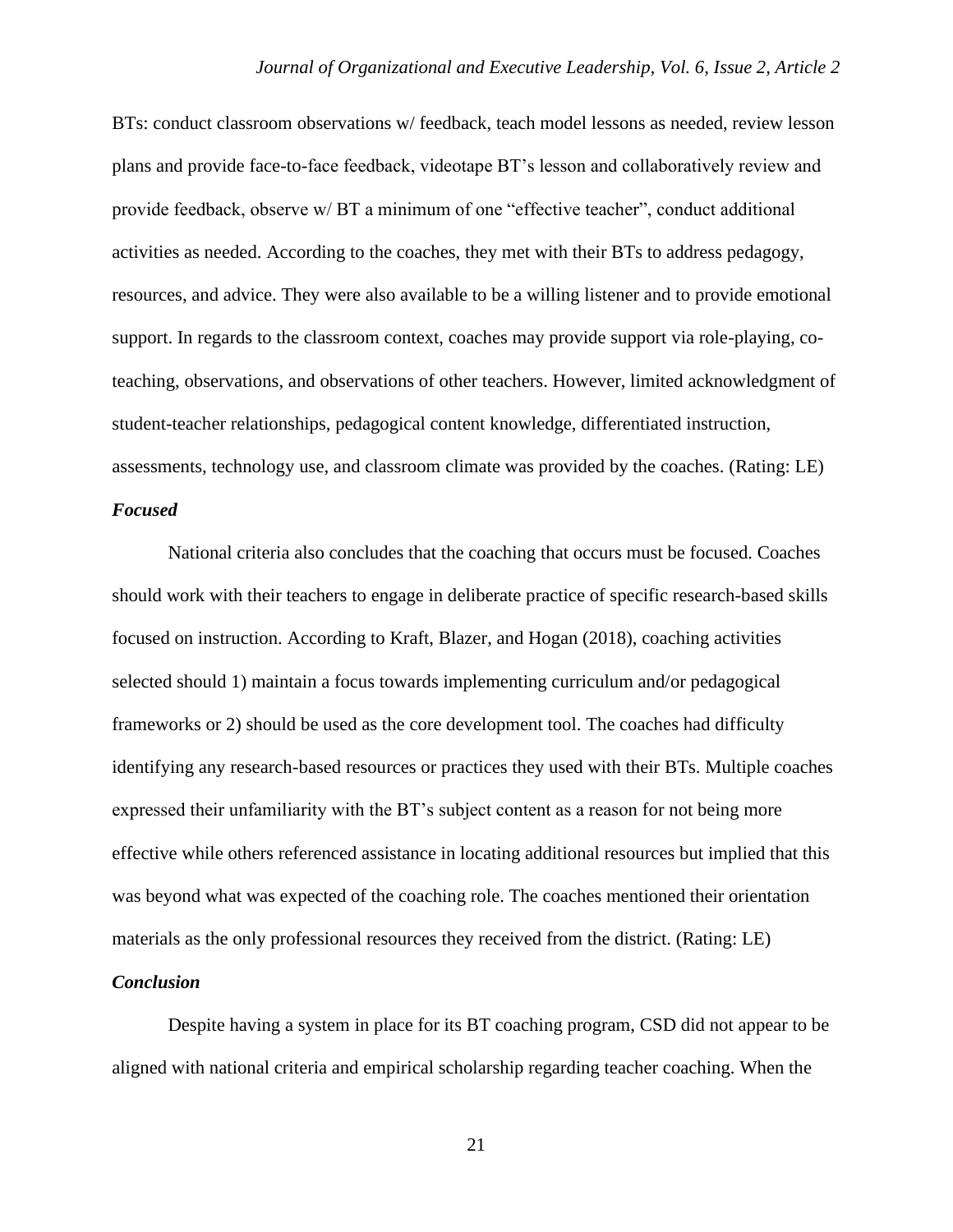coaching program, along with CSD's coaches perceptions about the program, were compared to national research, only three (3) out of nine (9) categories showed evidence of meeting the criteria. These results do not indicate that the coaching program is inadequate. They simply show how CSD's program aligns, or doesn't align, with national research on the topic. In the following section the researchers provide a conclusion and potential recommendations regarding the CSD BT coaching program.

#### **Discussion: Response to Desired Outcomes and Research Questions**

An initial assessment of Clover County Schools' Beginning Teacher Coaching Program has yielded a few conclusions in response to the three desired outcomes that the district identified as the coaching program was implemented and the four research questions that directed the researchers' investigation. Specific attention was paid to both espoused and enacted practices regarding "instructional effectiveness."

#### **Outcome #1: Improve the Instructional Effectiveness of BTs**

This study did not statistically measure the instructional effectiveness of the CSD BTs to determine whether their practices improved as a result of coaching. However, depending on how instructional effectiveness is defined by CSD, there is substantial evidence of the positive impact of BT coaching on classroom management and organization for the BTs, both of which are necessary components of "instructional effectiveness." As a reminder, "NTC makes a clear and compelling case for coaching as a driver of instructional improvement," (2019, p. 4). However, despite positive feedback received from BTs on the TWC survey reflecting agreement that coaching improved their instructional practice, BT Coach interview responses actually revealed limited impact. The notion of "instructional effectiveness" is complex and involves multiple tools, techniques and strategies to optimize student learning via understanding of context, how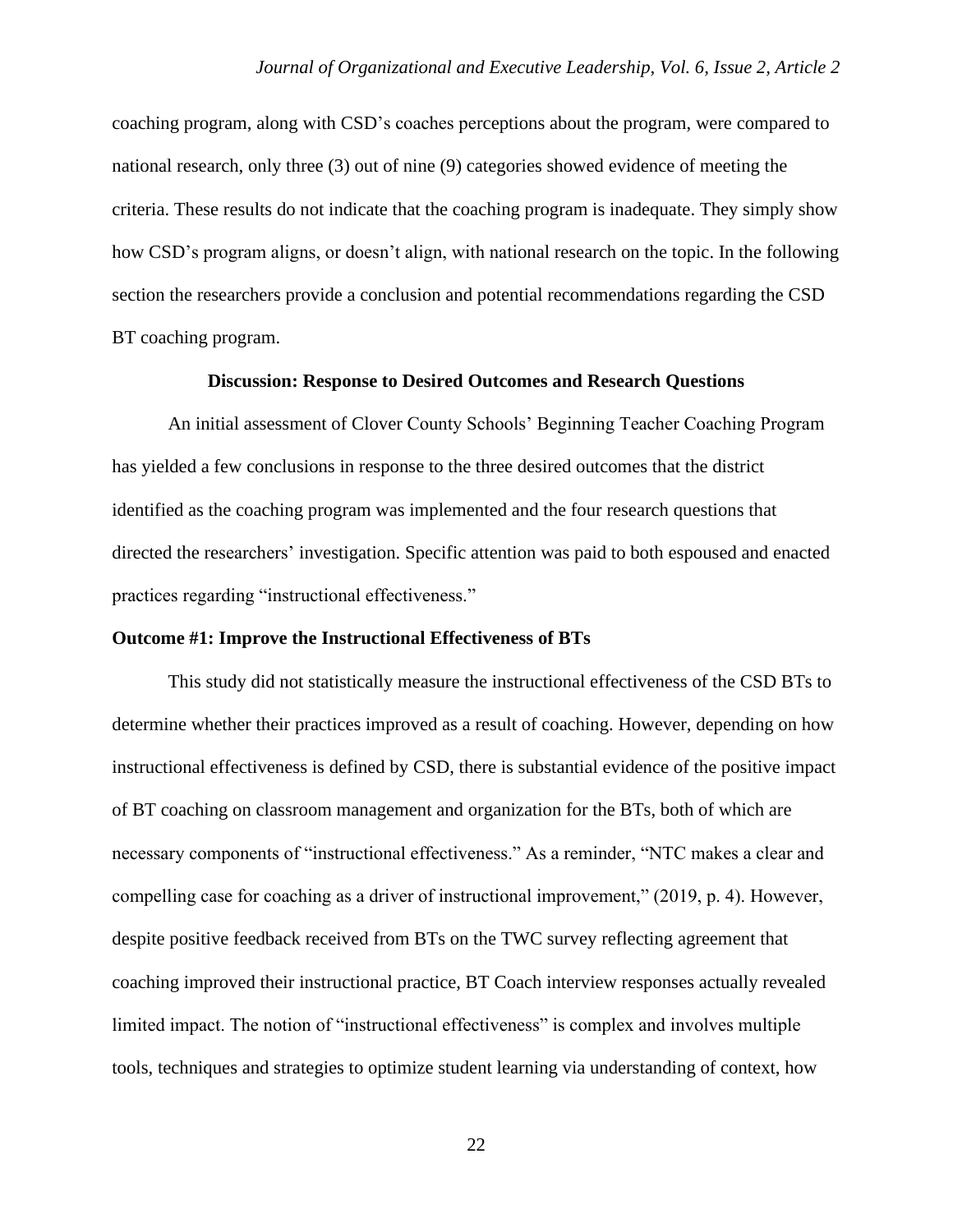students learn, how they process information, what motivates them and what impedes their learning process. The researchers found evidence of BT Coach discussions regarding the "what" of teaching but little evidence of discussions regarding curriculum and the "why, when and how" of students' conceptual understanding, thinking and reasoning.

During their interviews, CSD's BT Coaches reported that "encouragement and support" were the primary focuses of the BT Coaching Program. However, according to the New Teacher Center (2019), "Sharing resources, providing emotional support and helping new teachers manage stress is important, but…discussing instructional strategies, observing and discussing lessons, and modeling instruction is critically more important [with an] intentional and intensive focus on advanced standards-based knowledge and skills" (p.7). The latter were practices mentioned less frequently during BT and Coach interactions. For example, competencies, behaviors and consistency in the gradual blending of structured and independent learningoriented teaching strategies, in the enactment of active, experiential learning and student engagement, and in instructional planning that sequences correctly, differentiates, questions effectively and anticipates misconceptions were never mentioned. Likewise, the systematic and integrative presentation of content assumed necessary for mastery, including lower and higher order objectives and opportunities, were also absent from responses.

Beginning teachers need coaching in understanding assessments, in using data, in monitoring student understanding, and in connecting data to appropriate instructional strategies. Cognitive activation (e.g., strategies that encourage students to think more deeply in order to find solutions and to focus on their methods instead of just the answer), pedagogical content knowledge, and meta-cognitive strategies (e.g., helping students understand the way they learn, processes designed for students to think about their thinking) are all critical components of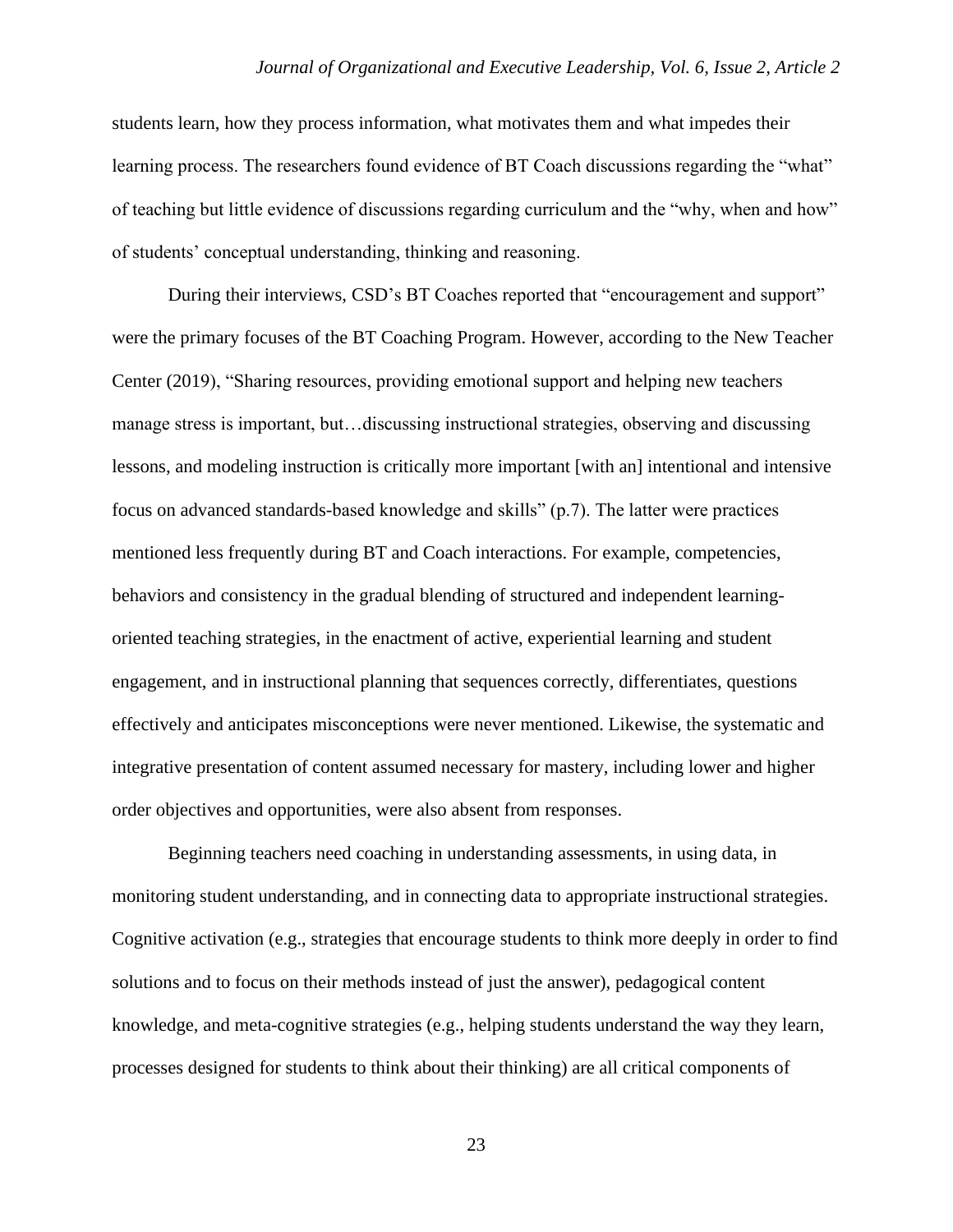"instructional effectiveness." Unfortunately, little evidence was offered during this study to support an affirmative response to BT Coaches actually improving the "instructional effectiveness" of BTs. Likewise, there was a lack of evidence (via data collection strategies) of rigor, data disaggregation, differentiated instruction and/or digital learning for both BTs and Coaches.

#### **Outcome #2: Increase BT Retention Rate**

Although CSD desired to see an increase in its BT retention rate as a result of the Coaching Program data actually supports a decrease in this rate. Between 2013 and 2018, CSD employed an average of 100 BTs each year (with a range of 94 to 104 BT1s, BT2s, and BT3s). This included traditional beginning teachers as well as lateral entry teachers who were new to the profession. The turnover rate for BTs during that same timeframe actually increased from 14.71% in 2013-14 to 18.56% in 2017-18 (with a range of 13.83% in 2016-17 to 19.23% in 2015-16). On average, CSD loses approximately 17 "new" teachers each year and their turnover rate has been consistently higher than the state average for the past three years (17.21% versus 13.10% for 2015 to 2018).

A closer examination of CSD data does indicate a slight decrease in BT turnover rates when the data is analyzed "before" 2016 and "after" 2016 when CSD implemented the BT Coaching Program. For example, from 2013 to 2016, CSD' BT turnover rate was 17.25%. From 2016 to 2018, the rate decreased to 16.20%. Additional trends indicate that CSD is hiring significantly more Lateral Entry (LEs) teachers than they had previously (with an increase of 13 in 2013-14 to 35 in 2017-18) and those LEs are actually being retained at higher rates than traditional BTs (e.g., 11.43% turnover in 2017-18 versus 23.08% turnover in 2013-14).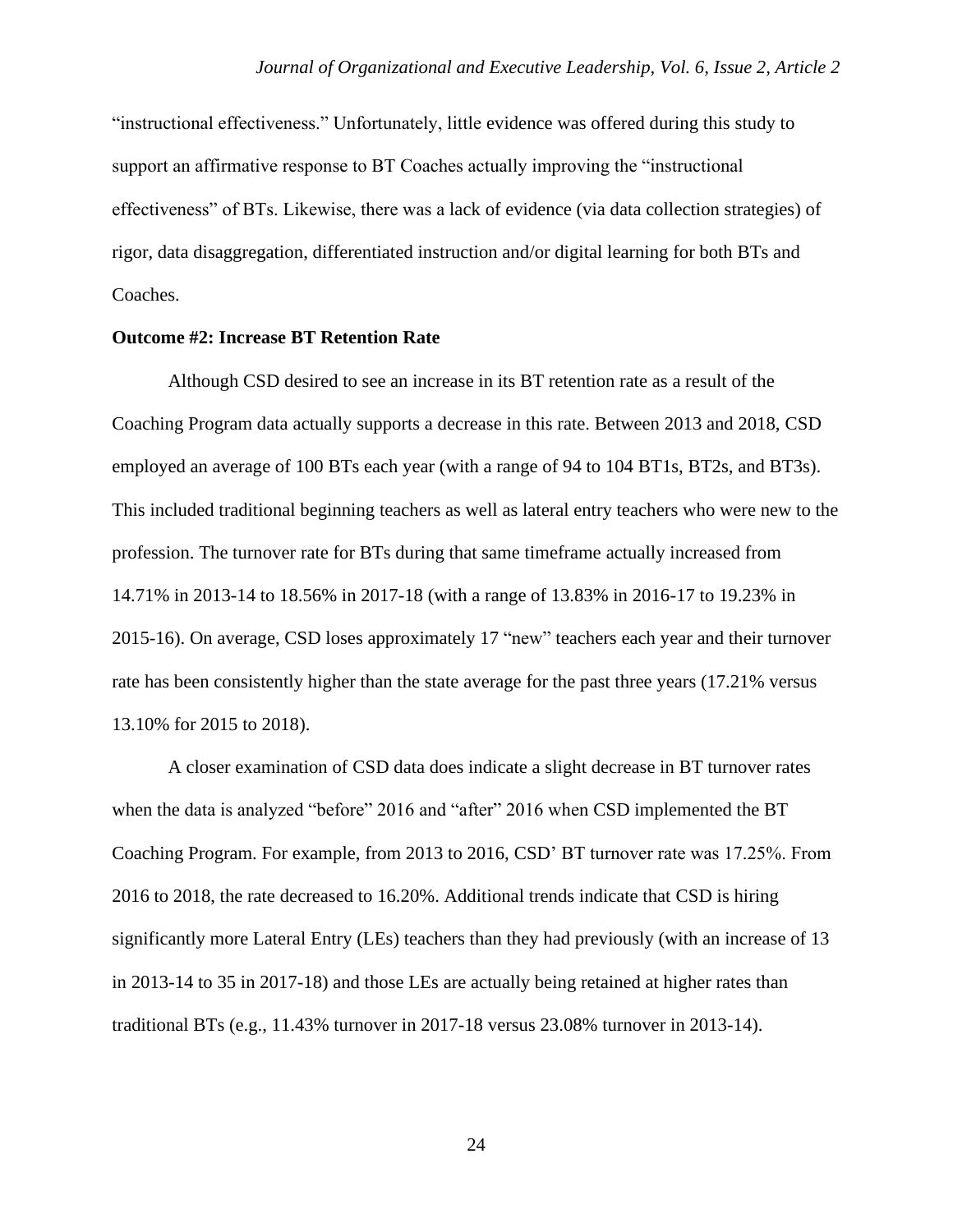For those BTs who remained in the district, their decision to remain at their schools was best supported in their responses to the TWC survey question which asked whether "Overall the additional support I received as a new teacher has been important in my decision to continue teaching at this school." In 2014, 2016 and 2018, the overwhelming majority of responses to this question by CSD BTs was either "Agree" or "Strongly Agree" with an average of 74% in agreement each year.

#### **Outcome #3: Promote a positive and optimistic perspective of the teaching profession**

CSD supports the promotion of a positive and optimistic perspective of the teaching profession for its BTs through its BT Support and Coaching Program initiatives. According to survey results (average completion rate of 67%), the majority of beginning teachers felt that "the BT Coach support received during the school year was beneficial." The percentage of BT1s and BT2s who either agreed or strongly agreed with this statement was reported at 82% in 2016- 2017, 52% in 2017-2018, and 97% in 2018-2019. Based on 2018-2019 BT Survey results, when asked to rate the impact of the BT Coach Program on their overall effectiveness as a teacher, 90% of the BT respondents claimed that coaching had a "Significant Positive" or "Positive" impact, while only 10% believed that coaching had "No Impact" on their effectiveness as teachers.

These sentiments are interesting in that they seem to indicate the "promotion of positive and optimistic perspectives of the teaching profession" via CSD's BT Coaching Program but the retention data does not verify that claim. This begs the question of why the data points are misaligned. As noted earlier, CSDs' BT Coaches provided a lot of "support and encouragement" but not necessarily a lot of specific tools, techniques and/or supportive opportunities for BTs to communicate clear goals, acknowledge responsibility for student learning, and actually help and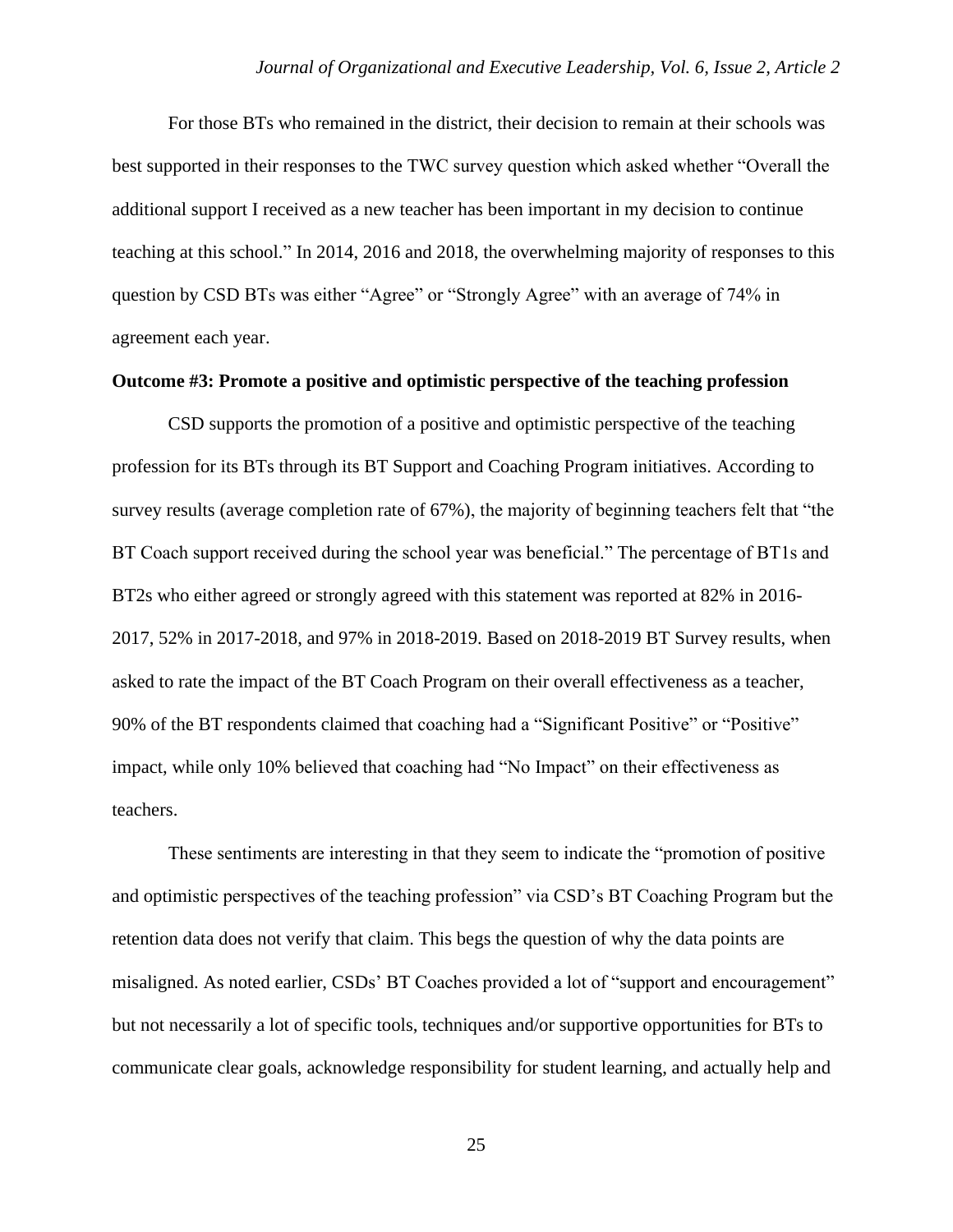enable students to reach desired outcomes. All of these components are necessary for "instructional effectiveness" and for teacher efficacy!

#### **Response to Research Questions**

According to the New Teacher Center (2018a), instructional coaching "develops the expertise of teacher-leaders to support the professional growth of individuals or teams of teachers, with priority focus on content standards, social and emotional learning and diverse needs" (p. 1C). Despite a range of focuses, when it comes to producing change in practice, Mangin and Dunsmore (2015) point out that the most valuable learning opportunities are "situated within the context of teachers' work, sustained over time, include support for on-going learning, and focus on matters of instruction, specifically, pedagogical skills and content knowledge" (p. 182). Related to this, effective coaches often have the autonomy to plan and facilitate detailed, content specific PD that is designed for their BTs' specific content areas, instructional frameworks, and evaluation systems (Woulfin & Rigby, 2017). Unfortunately, little evidence was found to suggest that CSD's BT Coaches are in fact engaging in many of these empirically-based effective practices to move both teacher practice and student learning forward. The only evidence obtained through Coach interviews and BT surveys to support the development of general pedagogical skills was uncovered in the area of classroom management. This discrete skill was referenced numerous times by Coaches as a focal point for BT meetings and instructional guidance. Otherwise, there was little evidence of other intensive, discrete BT skills and instructional guidance being nurtured and/or modeled by Coaches. Based on these findings, the following recommendations have been made for the CSD BT Coaching Program (see Table 5). These recommendations represent only a snapshot of the strengths of the program and suggested areas in need of further focus in direct response to data collected and analyzed.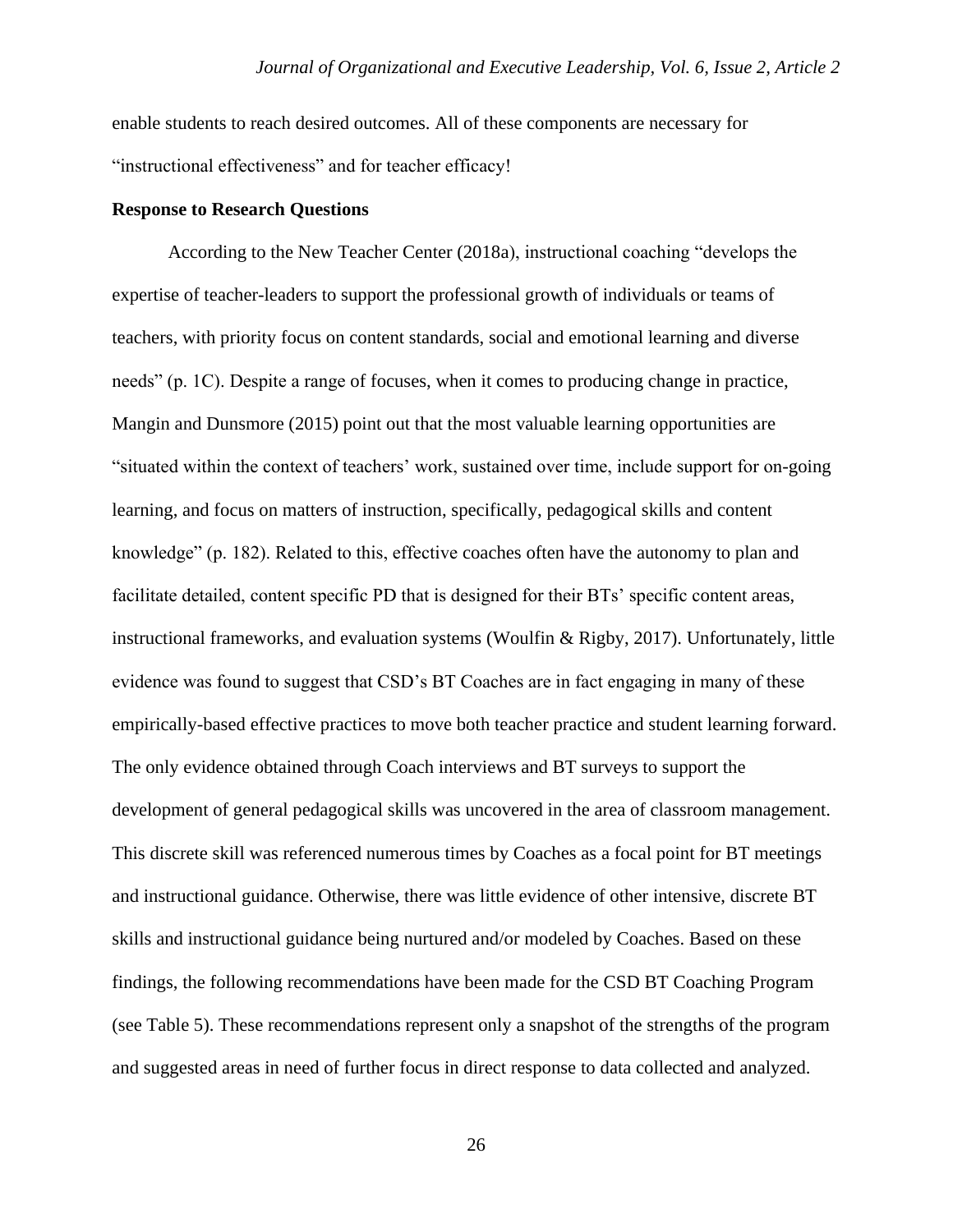# **Table 5**

*Recommendations Based on What's Working and What Could Be Improved*

| <b>What's Working?</b>                                                                                                                                                                                                                       | <b>What Could Be Improved?</b>                                                                                                                                                                                                                                          |
|----------------------------------------------------------------------------------------------------------------------------------------------------------------------------------------------------------------------------------------------|-------------------------------------------------------------------------------------------------------------------------------------------------------------------------------------------------------------------------------------------------------------------------|
| Sound BTSP in place (structurally and<br>logistically), including Coaching for BTs                                                                                                                                                           | Fidelity of implementation of program goals<br>based on empirical research and scholarship                                                                                                                                                                              |
| Database for sharing related resources<br>between BTs and Coaches (e.g., portal,<br>website, document links, etc.)                                                                                                                           | Ongoing PD for BTs and Coaches in<br>technology, especially in digital learning                                                                                                                                                                                         |
| Various forms of data collection (e.g.,<br>walkthroughs, observations, instructional<br>feedback form), along with feedback<br>opportunities identified by the CSD district                                                                  | Response rates on feedback tools could be<br>improved if required rather than optional;<br>encourage honest feedback and use of<br>observation data to improve instruction and<br>monitor progress                                                                      |
| Encouragement and support elements of the<br>program                                                                                                                                                                                         | Improve and deepen Coach's role to have a<br>more rigorous and lasting impact on BT<br>instructional practice rather than primarily for<br>emotional support                                                                                                            |
| Recognition of communication between<br>administrators and BT Coaches as important                                                                                                                                                           | Communication between program<br>coordinators and administrators and BT<br>Coaches could be more structured                                                                                                                                                             |
| Responsiveness of Program Coordinators to<br>requests and feedback from BTs and Coaches<br>(e.g., program start date earlier, lengthened<br>the program, more Coach meetings, training<br>sites at schools not all at district office, etc.) | Start program earlier and increase the length<br>of the program; acknowledgement and<br>support of BTs' "phases of first-year teachers'<br>attitudes towards teaching" (NTC); offer PD<br>sessions regarding instructional and curricular<br>competencies and behaviors |
| Emphasis on classroom organization and<br>management                                                                                                                                                                                         | Emphasis on the complexity of "instructional<br>effectiveness," including multiple tools,<br>techniques and strategies to optimize student<br>learning via various routes and processes                                                                                 |
| Program alignment with district goals                                                                                                                                                                                                        | Alignment of Coaches with common grade<br>levels and content areas (should be strategic,<br>not just convenient); evaluation of program<br>requirements and implementation of them                                                                                      |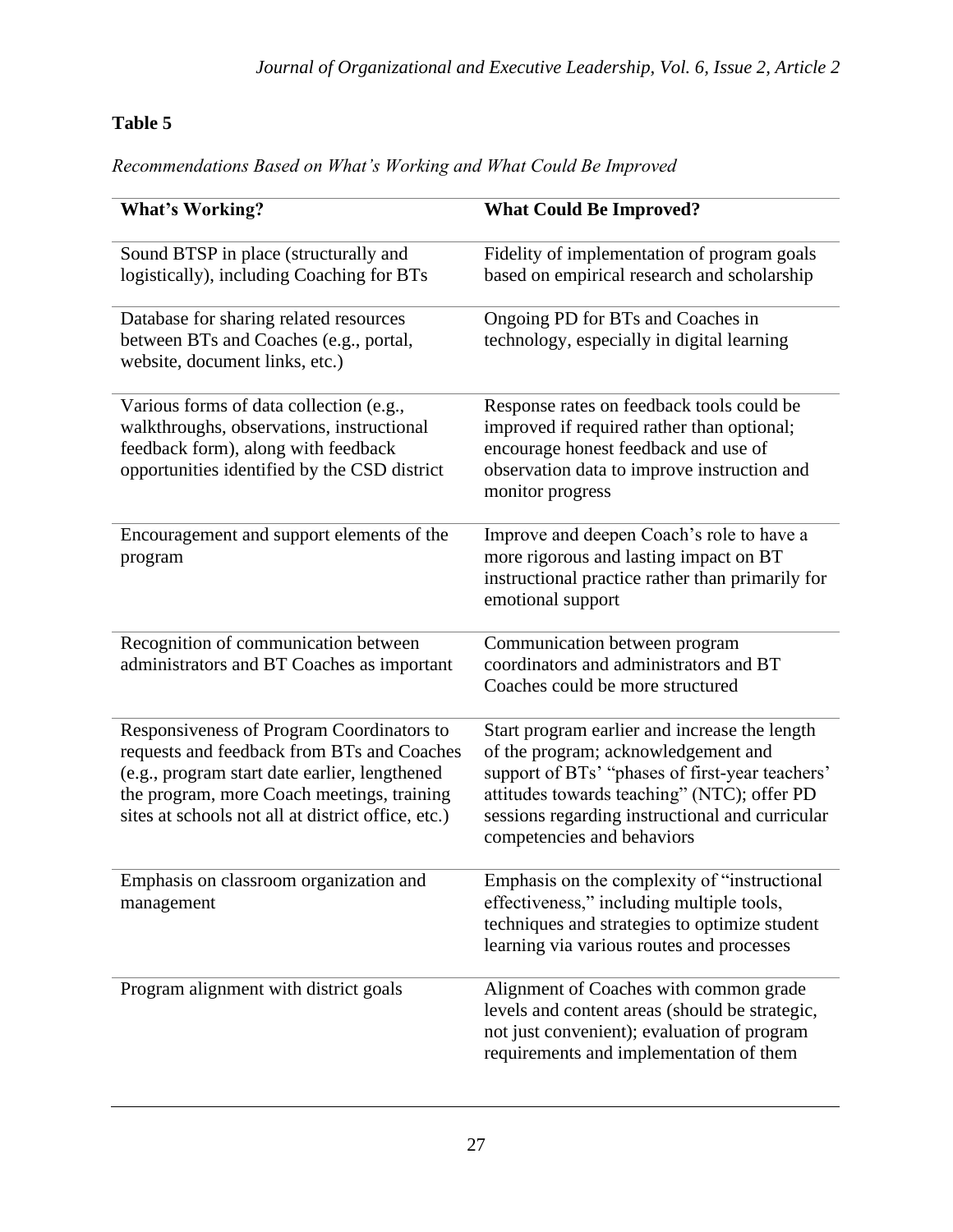#### *continued*

| Equitable distribution of resources across<br>district and schools                             | Address disproportionately large percentage<br>of BTs in all three district middle schools and<br>a few select elementary schools                             |
|------------------------------------------------------------------------------------------------|---------------------------------------------------------------------------------------------------------------------------------------------------------------|
| Small BT-to-Coach ratio (low numbers of                                                        | No real support for BT3s although original                                                                                                                    |
| BTs assigned to each Coach)                                                                    | CSD plan states that it is a 3-year program                                                                                                                   |
| Structure in place for BT Coach requirements,<br>yet flexibility in implementation for Coaches | Amount of flexibility (along with lack of<br>rigor and assessment) in implementation of<br>coaching requirements                                              |
| Selection of BT Coaches based on proximity<br>and familiarity with school                      | Selection of BT Coaches based on expertise<br>"match" regarding grade level and content;<br>diversify BT Coaches hires to align with<br>district demographics |

# **Conclusion**

Clover County Schools has developed a standards-aligned, goal-driven, teacher-centered program to support and encourage its beginning teachers. Research supports CSD' primary focus of providing support to BTs through its Coaching Program, yet places much more emphasis on modeling, discussing, and analyzing instruction with an intensive focus on advanced standardsbased skills for development of the most effective coaching programs. By revisiting the district's commitment to fidelity in implementation of program goals based on research and literature, Clover County Schools has the potential to solidify itself as a frontrunner in the state's initiative to improve student achievement through instructional effectiveness of all of its teachers, including BTs.

In their 2019 report *Evidence-Based Coaching: Key Drivers of Scalable Improvement District-Wide*, the New Teacher Center (NTC) makes a clear and compelling case for coaching as a facilitator of instructional improvement. Having said that, NTC found that many districts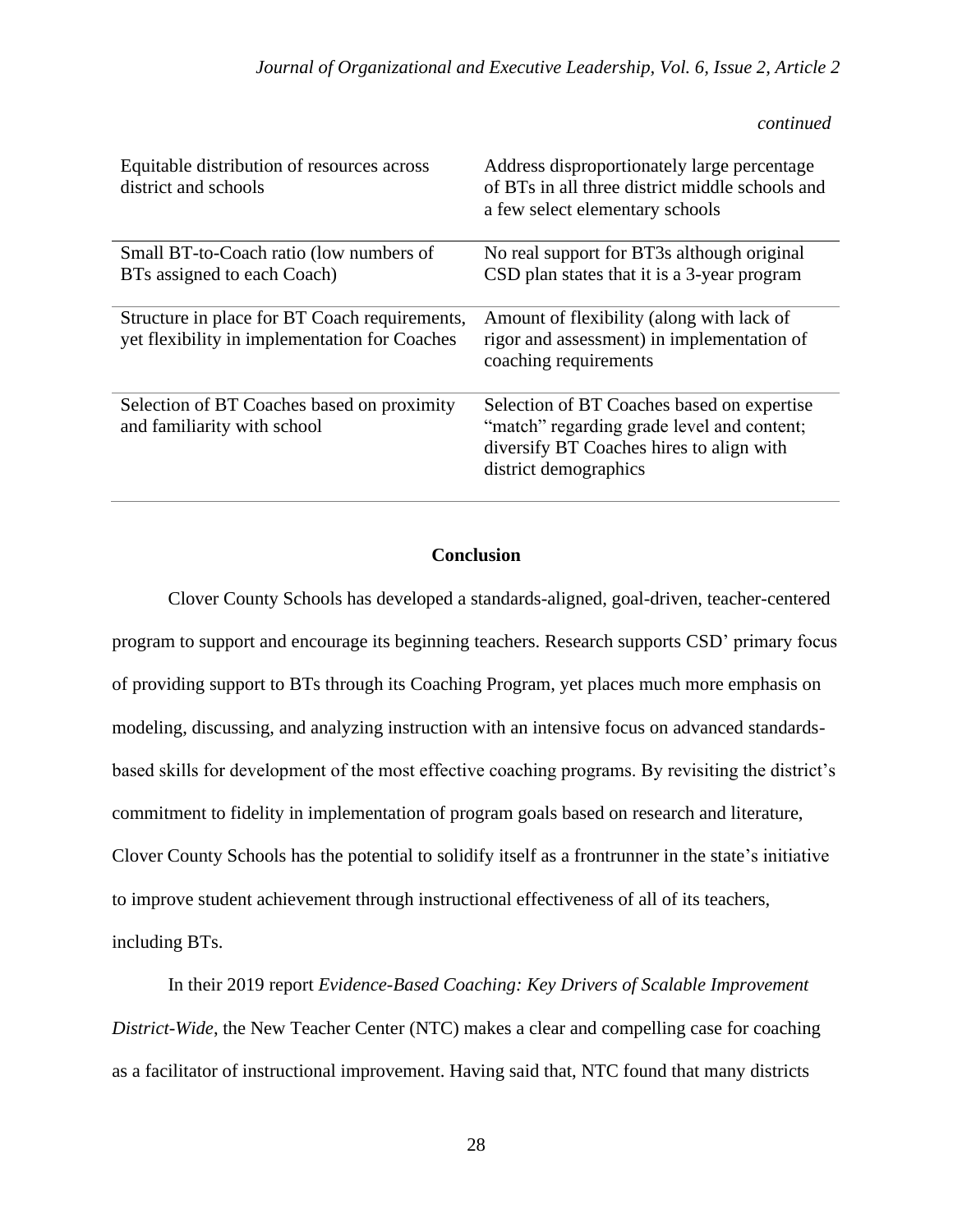across the country that already have some type of coaching program in place do not always implement their programs in ways that lead to success. For example, one of NTC's major findings is that "coaches spend little time actually coaching, and time spent coaching is not instructionally focused" (p.4). This study found the same thing. Without a laser-like focus on instruction, the impact on achievement is limited. Sharing resources, providing emotional support and helping new teachers manage stress is important but, according to NTC, discussing instructional strategies, observing and discussing lessons, and modeling instruction is critically more important. "Intentional and intensive focus on advanced standards-based knowledge and skills" (p.7) is at the heart of the NTC model and, given limited time, is "essential for the continuous, career-long professional learning and support that every teacher requires and deserves" (p.7). "more intentional leadership practices that promote and develop an aligned and coherent instructional vision supported through coaching" are necessary (p. 3) to "drive instructional improvement, build collective efficacy, and transform school culture" (p.13).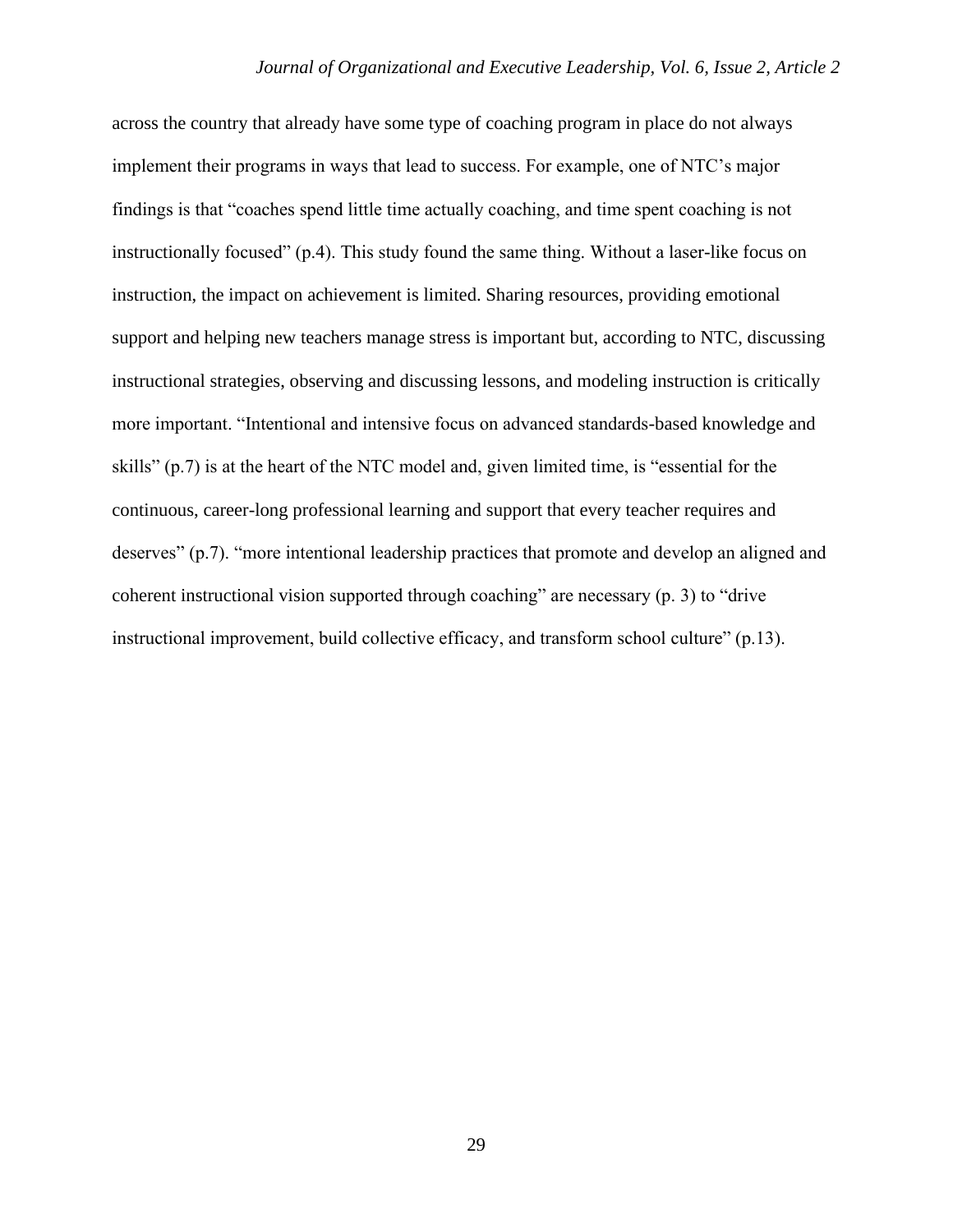#### **References**

- Barnes, G., Crowe, E., & Schaefer, B. (2007). The Cost of Teacher Turnover in Five School Districts: A Pilot Study. *National Commission on Teaching and America's Future*.
- Bullough, R. (2012). Mentoring and new teacher induction in the United States: A review and analysis of current practices. Retrieved from [https://boardofed.idaho.gov/wp](https://boardofed.idaho.gov/wp-content/uploads/2017/01/Bullough202012.pdf)[content/uploads/2017/01/Bullough202012.pdf](https://boardofed.idaho.gov/wp-content/uploads/2017/01/Bullough202012.pdf)
- Chetty, R., Friedman, J., & Rockoff, J. (2014). [Measuring the impacts of teachers: Evaluating](https://www.aeaweb.org/articles.php?doi=10.1257/aer.104.9.2593&fnd=s)  [bias in teacher value-added estimates.](https://www.aeaweb.org/articles.php?doi=10.1257/aer.104.9.2593&fnd=s) *American Economic Review*, *104*(9), 2593-2632.
- Cooper, J. M., & Alvarado, A. (2006). Preparation, recruitment and retention of teachers. In IIEP education policy series No. 5. UNESCO.
- Darling-Hammond, L. (2012). The right start: Creating a strong foundation for the teaching career. *Phi Delta Kappan, 94* (3), 8-13.
- Densimone, L., & Pak, K. (2017). Instructional coaching as high-quality professional development. *Theory Into Practice*, *56* (1), 3-12, DOI: 10.1080/00405841.2016.1241947
- Denton, C. & Hasbrouck, J. (2009). A description of instructional coaching and its relationship to consultation. *Journal of Educational and Psychological Consultation*, *19*(2), 150-175. DOI: 10/1080/10474410802463296
- Goldring, R., Taie, S., and Riddles, M. (2014). Teacher Attrition and Mobility: Results From the 2012–13 Teacher Follow-up Survey (NCES 2014-077). U.S. Department of Education. Washington, DC: National Center for Education Statistics. Retrieved [date] from http://nces.ed.gov/pubsearch.
- Hanushek, E. A., Kain, J. F., & Rivkin, S. G. (2004). Why public schools lose teachers. *Journal of Human Resources*, *39*(2), 326-354.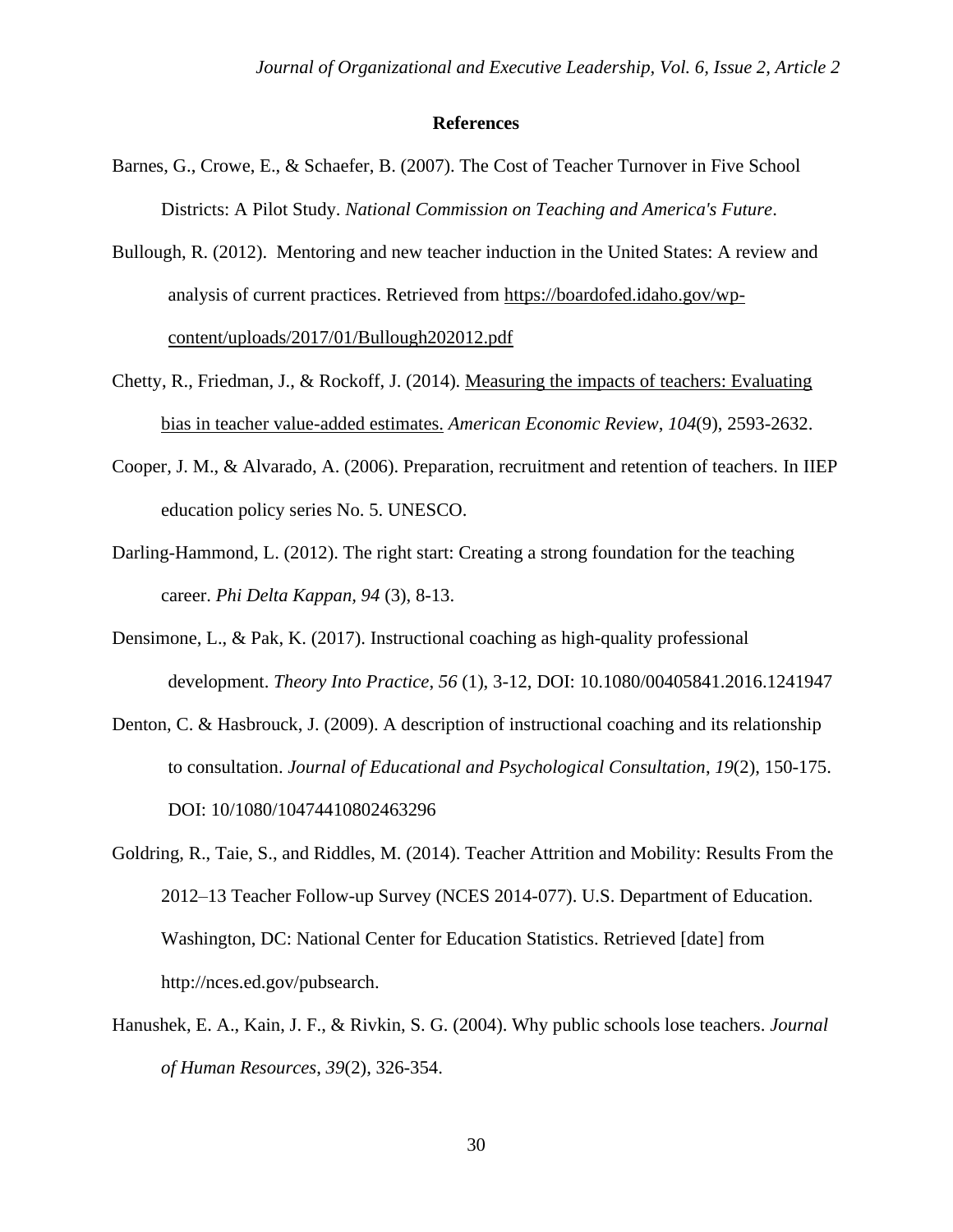- Hanushek, E., Kain, J. F., O'Brien, D., Rivkin, S. G. (2005). *The market for teacher quality.*  Stanford, CA: Stanford University.
- Hargreaves, A., & Fullan, M. (2013). The power of professional capital: With an investment in collaboration, teachers become nation builders. *Journal of Staff Development, 34*(3), 36- 39.

Headden, S. with the Carnegie Foundation. (2014). *Beginners in the Classroom: What the Changing Demographics of Teaching Mean for Schools, Students, and Society.*  <http://www.carnegiefoundation.org/wp-content/uploads/2014/09/> beginners\_ in\_classroom.pdf

- Ingersoll, R. (2012) Beginning Teacher Induction: What the Data Tell Us. *Phi Delta Kappan, 93(*8), 47-51.http://www.kappanmagazine.org/content/93/8/47.
- Ingersoll, R. Merrill, L. & May, H. (2014). *What are the Effects of Teacher Education and Preparation on Beginning Teacher Attrition?*
- Ingersoll, R., Merrill, E., Stuckey, D., & Collins, G. (2018). Seven Trends: The Transformation of the Teaching Force – Updated October 2018. Research Reports. Retrieved from [https://repository.upenn.edu/cpre\\_researchreports/108](https://repository.upenn.edu/cpre_researchreports/108)
- Ingersoll, R. & Strong, M. (2011). The Impact of Induction and Mentoring Programs for Beginning Teachers: A Critical Review of the Research. *Review of Education Research, 81*(2), 201-233. doi:10.3102/0034654311403323
- Kaden, U., Patterson, P., Healy, J., & Adams, B. (2016). Stemming the revolving door: Teacher retention and attrition in Arctic Alaska schools. *Global Education Review, 3*(1). 129-147
- Kraft, M. A., & Blazer, D. (2018). Taking teacher coaching to scale: Can personalized training become standard practice? *Education Next*, *18*(4). Retrieved from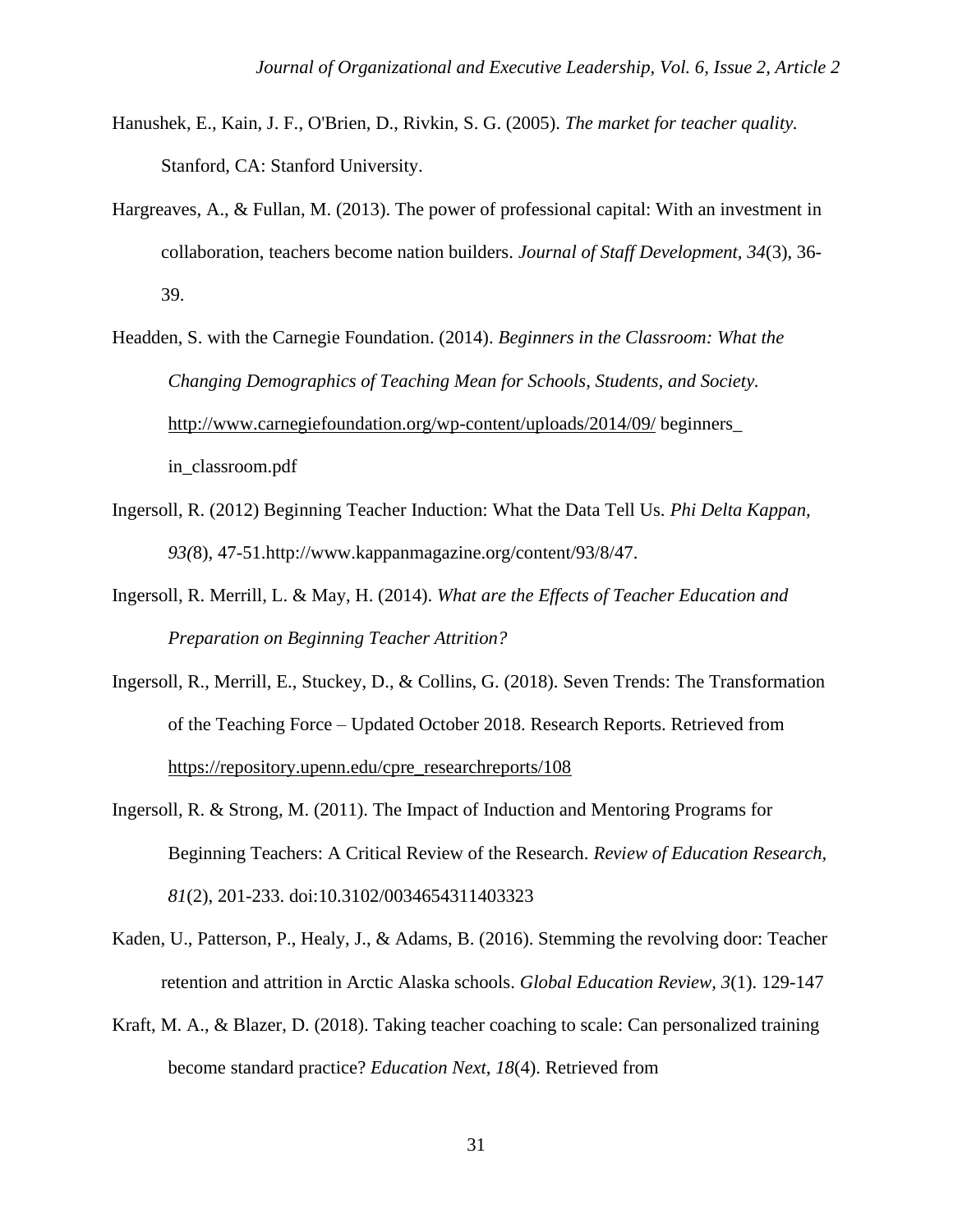[https://www.educationnext.org/taking-teacher-coaching-to-scale-can-personalized](https://www.educationnext.org/taking-teacher-coaching-to-scale-can-personalized-training-become-standard-practice/)[training-become-standard-practice/](https://www.educationnext.org/taking-teacher-coaching-to-scale-can-personalized-training-become-standard-practice/) 

- Kraft, M.A., Blazer, D., & Hogan, D. (2018). The effect of teacher coaching on instructional coaching and achievement: A meta-analysis of the causal evidence. *Review of Educational Research*, *88*(4), 547-588.
- Kurtz, A., Reddy, L., & Glover, T. (2017). A multidisciplinary framework of instructional coaching. *Theory Into Practice*, *56*(1), 66-77. DOI: 10.1080/00405841.2016.1260404
- Mangin, M., & Dunsmore, K. (2015). How the framing of instructional coaching as a lever for systemic or individual reform influences the enactment of coaching. *Educational Administration Quarterly*. *51*(2), 179-213. DOI: 10.1177/0013161X14522814
- Maranto, R., & Shuls, J. V. (2012). How do we get them on the farm? Efforts to improve rural teacher recruitment and retention in Arkansas. *Rural Educator, 34*(1), 32-40.
- Moir, E. (2003). *Launching the next generation of teachers through quality induction. Paper presented at the National Commission on Teaching and America's Future.* 2003 Annual Commissioners and Partner States' Symposium, Racine, WI.
- Munsch, T. R., & Boylan, C. R. (2008). Can a week make a difference? Changing perceptions about teaching and living in rural Alaska. *Rural Educator, 29*(2), 14-23.
- National Commission on Teaching and America's Future (NCTAF). (2002, August). *Unraveling the "teacher shortage" problem: Teacher retention is the key* (Symposium Proceedings). Washington, DC: Author.
- NCBOE. North Carolina State Board of Education: Department of Public Instruction. (2013c). *NCDPI beginning teacher support program monitoring instrument*. Retrieved from: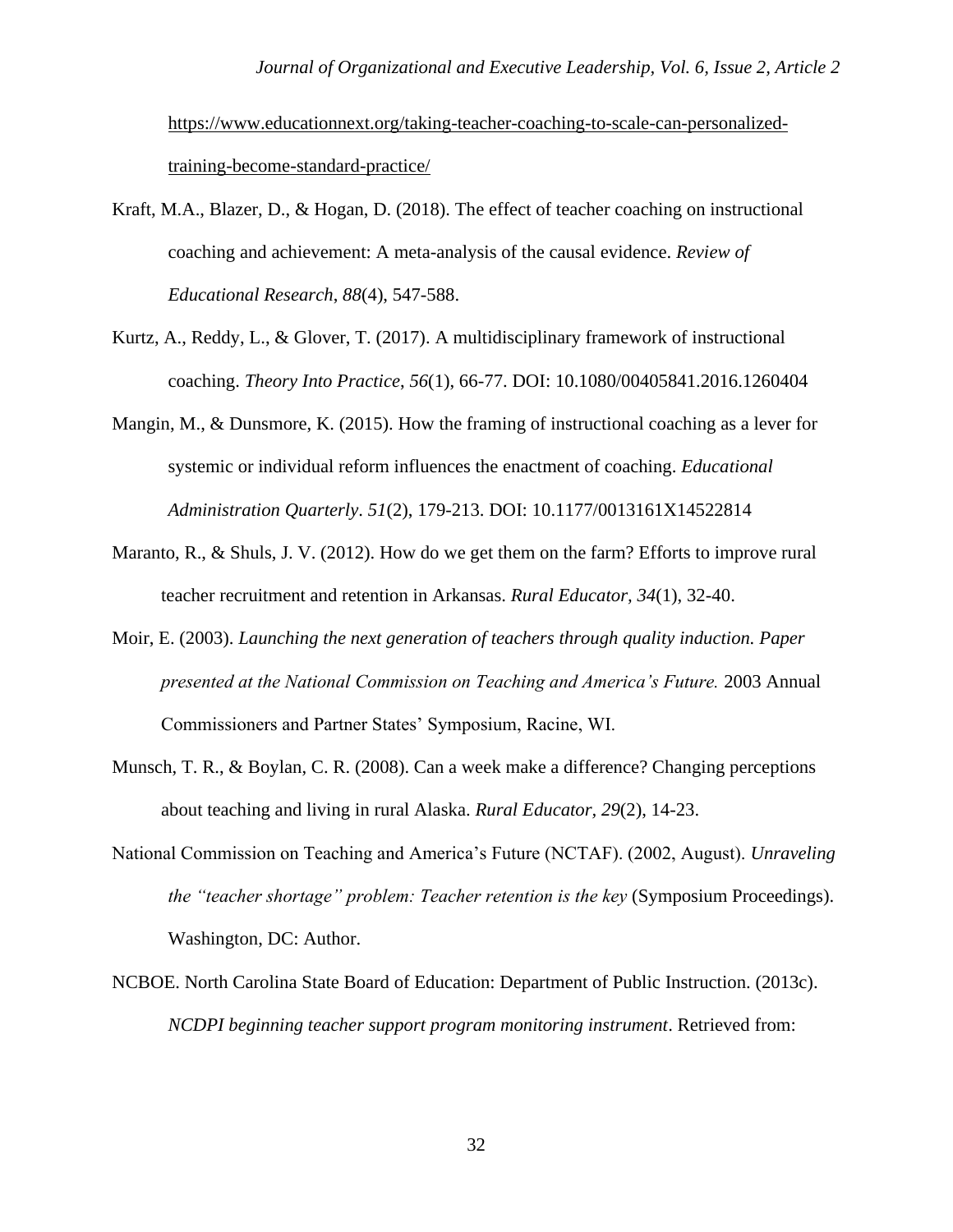[http://www.ncpublicschools.org/docs/educatoreffectiveness/regional/materials/btsp](http://www.ncpublicschools.org/docs/educatoreffectiveness/regional/materials/btsp-monitoring-instrument.pdf)[monitoring-instrument.pdf](http://www.ncpublicschools.org/docs/educatoreffectiveness/regional/materials/btsp-monitoring-instrument.pdf)

Neufeld, B., & Roper, D. (2003). *Coaching: A strategy for developing instructional capacity – promises and practicalities*. Retrieved from

[https://www.aspeninstitute.org/publications/coaching-strategy-developing-instructional](https://www.aspeninstitute.org/publications/coaching-strategy-developing-instructional-capacity-promises-and-practicalities/)[capacity-promises-and-practicalities/](https://www.aspeninstitute.org/publications/coaching-strategy-developing-instructional-capacity-promises-and-practicalities/)

New Teacher Center. (2016a). Support from the start: A fifty-state review of policies on new educator induction and mentoring. Retrieved from

<https://newteachercenter.org/wp-content/uploads/2016CompleteReportStatePolicies.pdf>

New Teacher Center (2016b). *High quality mentoring & instructional coaching practices*. Retrieved from<https://newteachercenter.org/resources/>

New Teacher Center (2018a). *Instructional coaching*.<https://newteachercenter.org/resources/>

- New Teacher Center (2018b). *Instructional coaching practice standards*. Retrieved from <https://newteachercenter.org/resources/>
- New Teacher Center (2018c). *Instructional coaching program standards*. Retrieved from <https://newteachercenter.org/resources/>
- New Techer Center. (2018d). *Teacher induction program standards: A guiding framework for teacher induction program leaders.* Author. Santa Cruz, CA.
- New Techer Center. (2019). *Evidence-Based Coaching: Key Drivers for Scalable Improvement District-Wide.* Author. Santa Cruz, CA.
- Park, S., Takahashi, S., & White, T. (2014). *Developing an effective teacher feedback system.*  Stanford, CA: Carnegie Foundation for the Advancement of Teaching.

Petty, T., Fitchett, P., & O'Connor, K. (2012). Attracting and keeping teachers in high-need